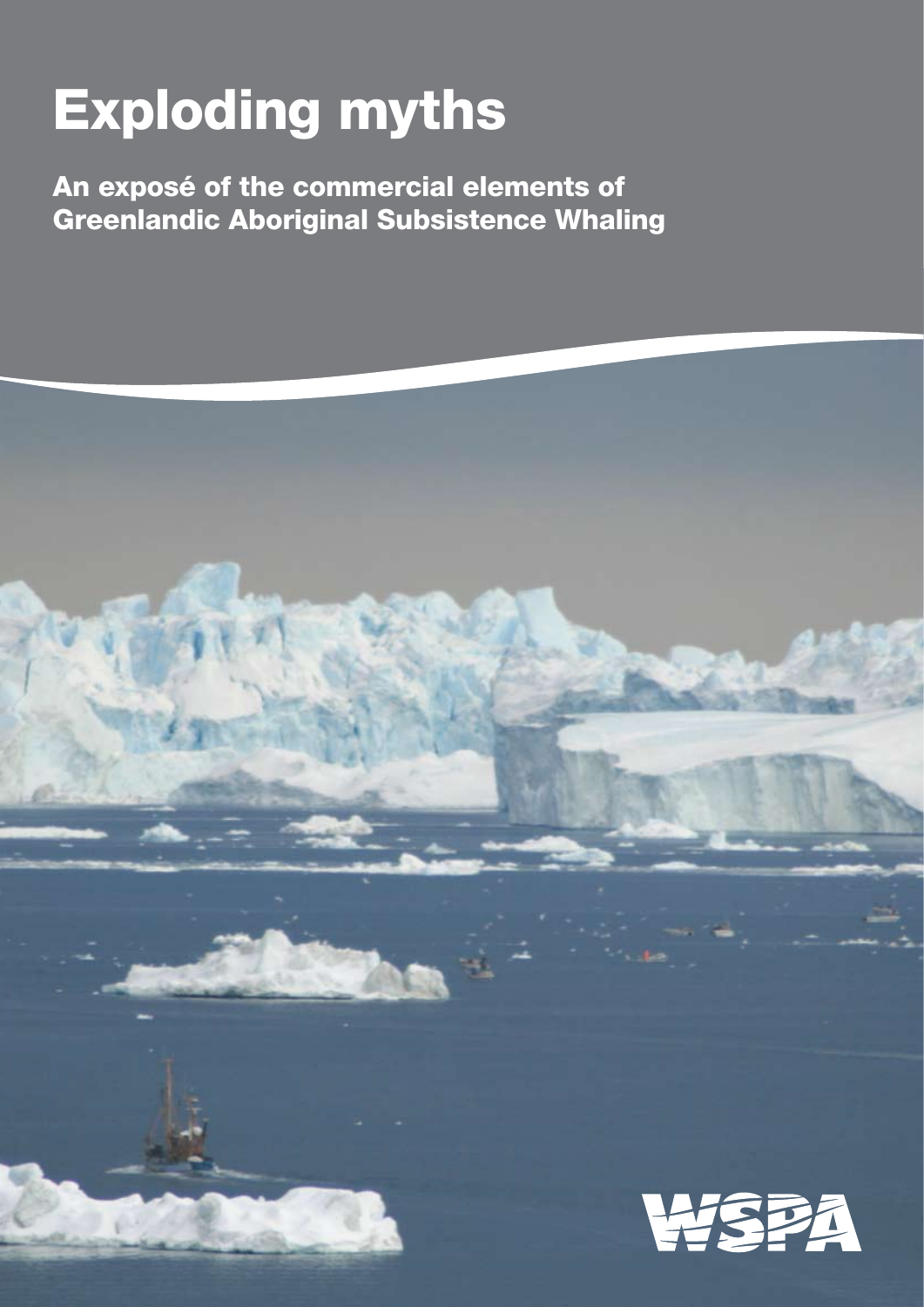# **Contents**

| <b>Executive Summary</b>                                              | 3  |
|-----------------------------------------------------------------------|----|
| Key findings                                                          | 3  |
| History and recognition of Aboriginal Subsistence Whaling             | 4  |
| A history of whaling in Greenland                                     | 6  |
| Whaling in Greenland today                                            | 8  |
| Welfare in Greenlandic large whale hunts                              | 9  |
| Commercial sale of whale products in Greenland                        | 10 |
| Company profile and history: Arctic Green Food                        | 12 |
| Company profiles: supermarkets selling whale<br>products in Greenland | 13 |
| Supermarkets selling whale products                                   | 14 |
| Consumer attitudes and dietary preferences                            | 14 |
| <b>Tables</b>                                                         | 15 |
| Conclusions                                                           | 16 |
| Recommendations                                                       | 17 |
| <b>References</b>                                                     | 18 |



©Ville Miett

i in

 $\sim$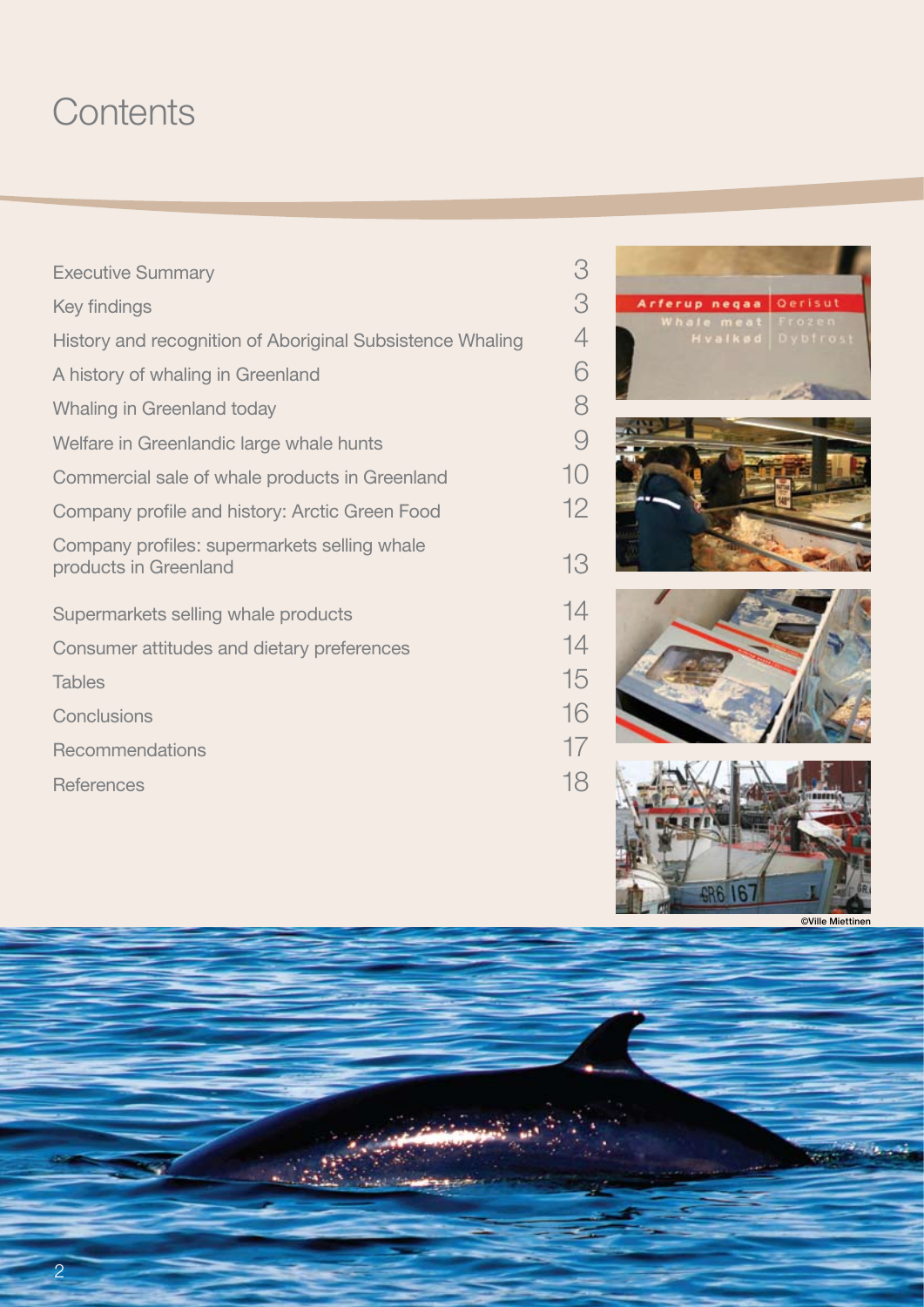# Executive summary

The commercial elements of Greenlandic Aboriginal Subsistence Whaling (ASW) have been raised as a matter of concern within the International Whaling Commission (IWC) for many years. In order to provide an insight into the extent of the commercial aspects of Greenlandic whaling, WSPA commissioned a study to document and analyse the retail sale and distribution of products from large whales in Greenland.

This report documents the history and definitions of ASW within the IWC, as well as the history and nature of Greenlandic whaling. It presents the findings of a survey trip to Greenland, which took place in April 2008. Researchers visited six settlements in West Greenland, varying in size from the capital Nuuk to the tiny port of Qasigiannguit, and documented availability of whale products for retail sale in supermarkets. In the town of Maniitsoq researchers visited the offices and whalemeat processing plant of the largest processor of whalemeat for retail sale in Greenland, Arctic Green Food. Throughout the investigation, in order to obtain as accurate a picture of Greenlandic whaling as possible, researchers posed as a film production company gathering information for a project looking at culture and traditional practices in Greenland.

The information gathered in this report offers a quantitative estimation of the extent of the commercial elements and retail profit margins in Greenlandic whaling.



### Key findings from the study

- Since April 2007, approximately a quarter of the total volume of whale products available from Greenlandic hunts have been purchased, processed and sold for onward retail sale by the privately owned company Arctic Green Food.
- Commercial sale of Arctic Green Foods' products in retail outlets are estimated to earn retailers and Arctic Green Food in the region of \$1 million annually.
- • Hunters generally prefer to sell their products at local markets, where the best prices of 30-40DKK/kg (\$6.30 - \$8.40) are paid. Once these markets are saturated they have the option to sell to Arctic Green Food, who purchase products for around 20DKK/kg (\$4.20/kg).
- According to its Managing Director, Arctic Green Food purchase whole whales and process them using industrialized methods. The company freezes and/or dries the products and distributes them for sale in supermarkets and stores across the country.
- Over a ten day period in April, five supermarkets in five towns in West Greenland were surveyed. All carried large volumes of Arctic Green Food processed minke whale meat, sold for an average price of 83DKK/kg (\$17.20/kg) with a range from 49.9 – 379.5DKK/kg. (\$10.30 - \$79/kg).
- At least 114 supermarkets in Greenland carry whale products for retail sale. Supermarket chains documented to sell Arctic Green Food whale products included the largest privately owned retail company in Greenland, Pisiffik, and the largest retail chain in Greenland, Pilersuisoq, owned by the Greenlandic Home Rule Government.
- Whale products were freely available for purchase to all shoppers in Greenlandic supermarkets, including foreign nationals.
- Retail sale value was found to be between 2.5 and 20 times higher than prices paid to whalers. Between 60% and 95% of retail sale price (varying depending on product) was estimated to be mark up from the processor and retailers.
- Researchers documented in excess of 500 boxes of whalemeat in Arctic Green Food's cold storage warehouse, most of which were packed in early-mid 2007. Some packages on sale in supermarkets had packaging dates of late 2006.
- According to one source in the town of Maniitsoq, humpback whales are thought to destroy fishing nets and the fishing/hunting community would welcome the opportunity to catch them for this reason.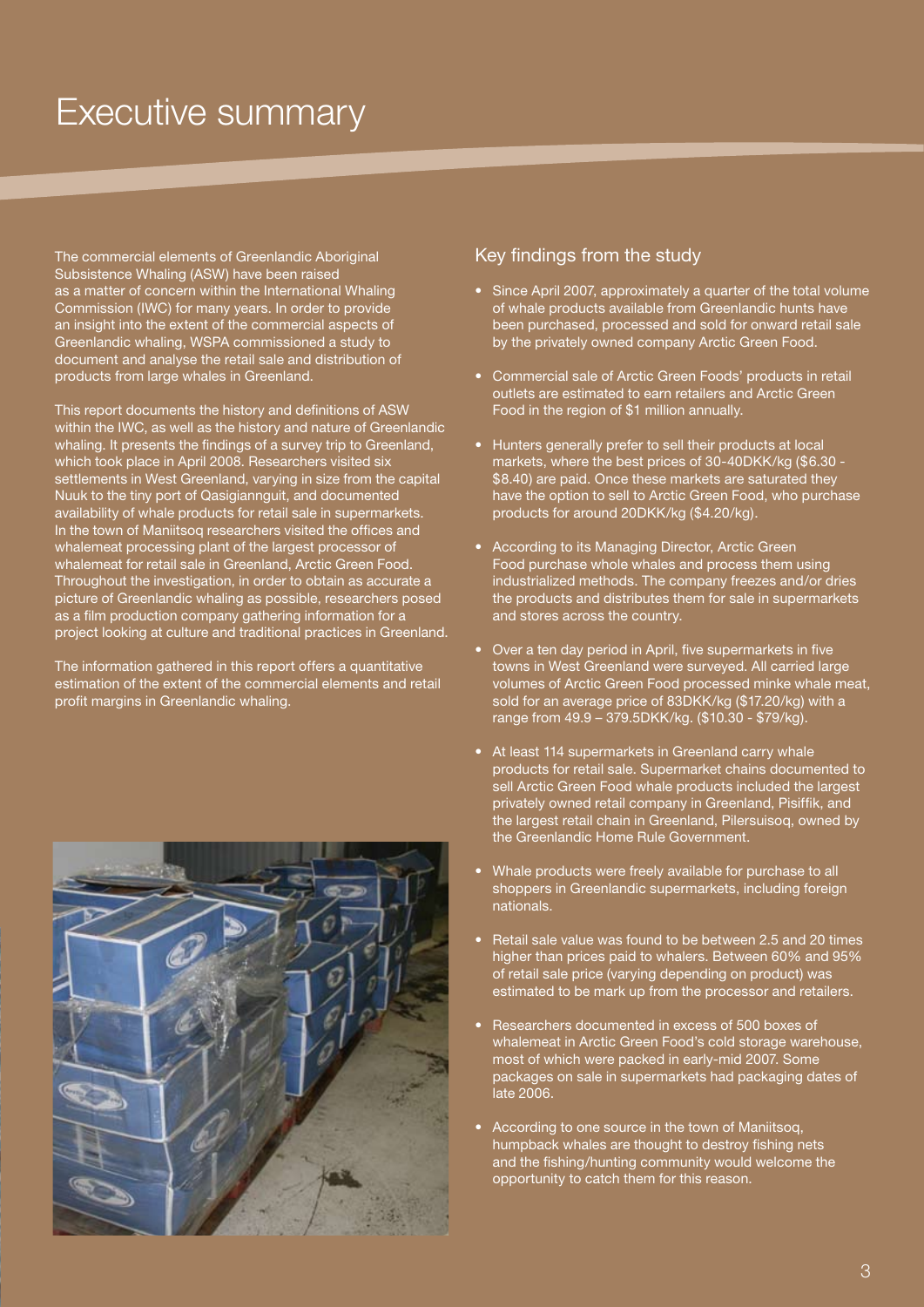# History and recognition of Aboriginal Subsistence Whaling

Since its inception, the IWC has recognised a distinction between Aboriginal Subsistence Whaling (ASW) and commercial whaling. ASW was first formally recognised in a global international treaty in the Geneva Convention for the Regulation of Whaling, which came into effect on 16 January 1935.<sup>1</sup> Article 3 of the Convention included the statement that the Convention did not apply to 'coastal dwelling aborigines, provided that they used canoes, pirogues or other exclusively native craft propelled by oars or sail; they did not carry firearms; and the products were for their own use.'<sup>1</sup>

The first Schedule to the International Convention for the Regulation of Whaling (ICRW), which superseded the Geneva Convention in 1946, echoed and simplified this premise by affording an exemption to the ban on commercial catches of gray and right whales provided that 'the meat and products are to be used exclusively for local consumption by aborigines.'<sup>2</sup>

When, in 1975, the IWC adopted the New Management Procedure (NMP) for commercial whaling, it also recognised the need for a separate management regime for ASW.<sup>3</sup> Consequently, in 1981, an ad hoc Technical Committee Working Group on Development of Management Principles and Guidelines for Subsistence Catches of Whales by Indigenous (Aboriginal) Peoples met prior to the annual meeting of the IWC. In an attempt to describe and define ASW, the Working Group proposed the following definitions:

- Aboriginal subsistence whaling means whaling, for purposes of local aboriginal consumption carried out by or on behalf of aboriginal, indigenous or native peoples who share strong community, familial, social and cultural ties related to a continuing traditional dependence on whaling and on the use of whales.
- Local aboriginal consumption means the traditional uses of whale products by local aboriginal, indigenous or native communities in meeting their nutritional, subsistence and cultural requirements. The term includes trade in items which are by-products of subsistence catches.
- Subsistence catches are catches of whales by aboriginal subsistence whaling operations.<sup>4</sup>

The Commission never formally adopted theses definitions but is implicitly committed to them as working definitions.<sup>5</sup> Aboriginal subsistence whaling is not formally defined within either the ICRW or its associated Schedule of regulations, although Paragraph 13a of the current (2007) Schedule describes the aim of ASW as "catch limits for aboriginal whaling to satisfy aboriginal subsistence need".<sup>6</sup>

The IWC's agreed objectives for its management of Aboriginal Subsistence Whaling are to:

- ensure risks of extinction not seriously increased (highest priority);
- enable harvests in perpetuity appropriate to cultural and nutritional requirements;
- maintain stocks at highest net recruitment level and if below that ensure they move towards it.<sup>7</sup>

### Use of products in ASW hunts

The IWC presently awards ASW quotas for five whale species; bowhead, gray, minke, fin and humpback. Catch limits are defined between seven whale populations (as defined by the Scientific Committee), with hunts practiced by aboriginal peoples in the Russian Federation, Greenland, the USA and St. Vincent and the Grenadines. The Schedule to the Convention uses the following language to describe limitations over use of the products:

"[the taking of whales is permitted by aborigines or by a contracting Government on behalf of aborigines] only when the meat and products are to be used exclusively for local consumption…"<sup>6</sup>

The inclusion of these usage criteria is the only directive in the Schedule which distinguishes the intent of ASW hunts from those of commercial operations. Adherence to the directive is therefore of paramount importance, but the ambiguity of the terms has made adherence difficult to assess and qualify. The IWC does not define the term "local consumption", a term which also features in paragraph 15 of the schedule with reference to an exemption over minimum size limits for baleen whale commercial catches. The Commission has also yet to formally define 'subsistence use', although considerable debate on the matter has occurred.

### **Definitions of subsistence use**

A government seeking an aboriginal subsistence whaling quota must, at least in theory, submit a "needs statement" describing the claimed need for the whales to the Aboriginal Subsistence Whaling sub-committee whose terms of reference (last updated in 1997) include the consideration of: "…nutritional, subsistence and cultural needs relating to aboriginal subsistence whaling and the use of whales taken for such purposes, and to provide advice on the dependence of aboriginal communities on specific whale stocks to the Commission for its consideration and determination of appropriate management measures." However, the IWC stipulates no specification of content or terms of reference for a "needs statement". Furthermore, the IWC currently provides no definition of 'aborigines' and no requirement that they must meet any internationally agreed definition based on cultural or anthropological parameters.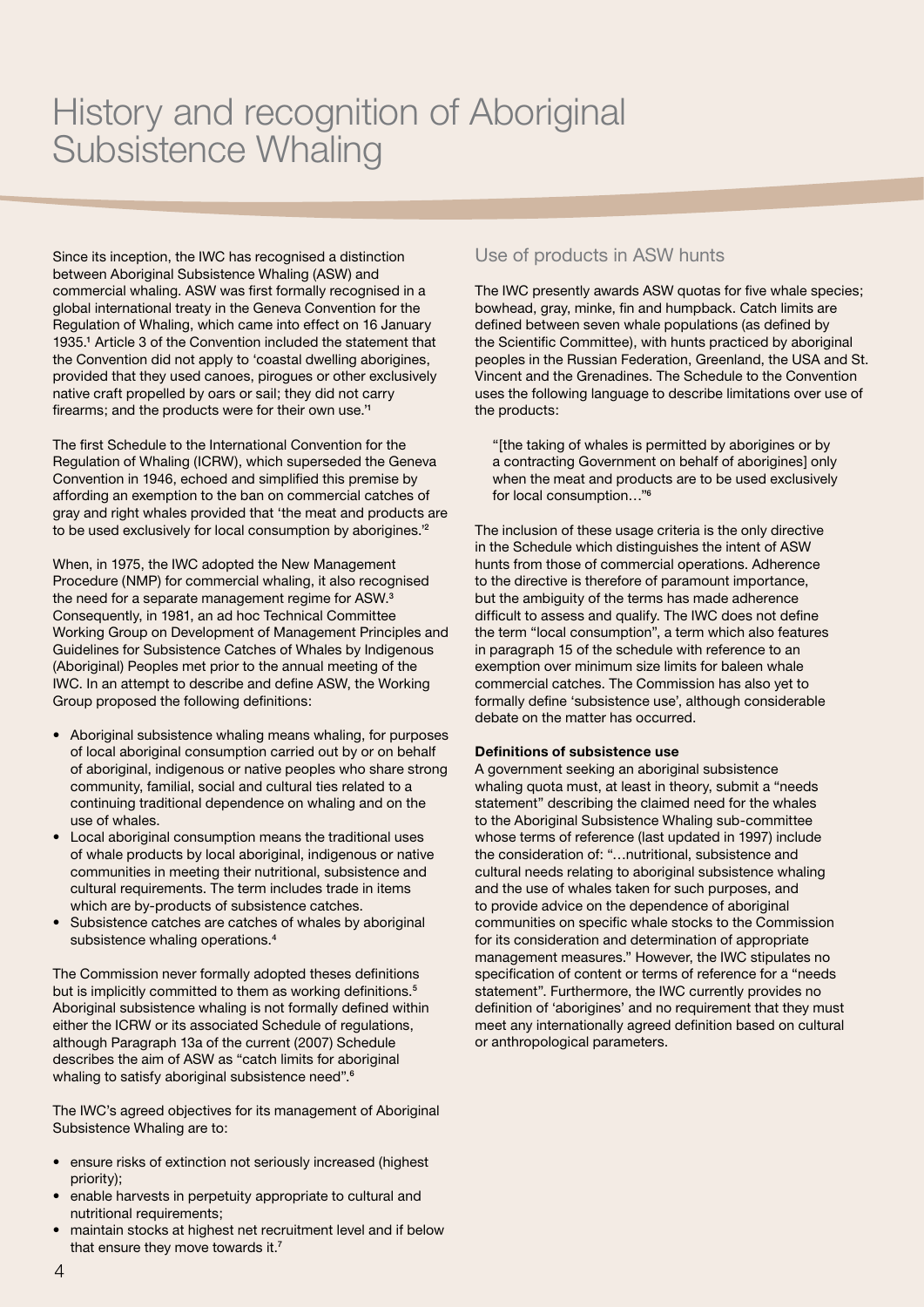In 1979 the IWC commissioned a panel of cultural anthropologists who offered the following definitions for the term 'subsistence':

'(1) The personal consumption of whale products for food, fuel, shelter, clothing, tools, or transportation by participants in the whale harvest;

(2) The barter, trade, or sharing of whale products in their harvested form with relatives of the participants in the harvest, with others in the local community or with persons in locations other than the local community with whom local residents share familial, social, cultural, or economic ties. A generalized currency is involved in this barter and trade, but the predominant portion of the products from each whale are ordinarily directly consumed or utilized in their harvested form within the local community; and

(3) The making and selling of handicraft articles from whale products, when the whale is harvested for the purposes defined in (1) and (2) above.'<sup>8</sup>

These definitions were not formally adopted by the IWC.

### **IWC views on trade, barter and sale in subsistence whaling**

The IWC's 1981 ad hoc Technical Committee explored the notion and acceptability of trade in products from ASW operations, noting that trading in whale products has emerged as an alternative to traditional bartering systems.<sup>9</sup> The group did not resolve an answer to the question of 'whether there is a difference in principle between the sale of whale products in order to buy other essential goods and the direct exchange of whale products for such goods.', however it did conclude that, at that time, the sale of byproducts were from fisheries that were 'generally based on subsistence needs'. The group also noted that 'trade and barter *on a limited scale* by indigenous peoples are a part of their culture and are closely linked to the subsistence use of whale products.' (emphasis added).

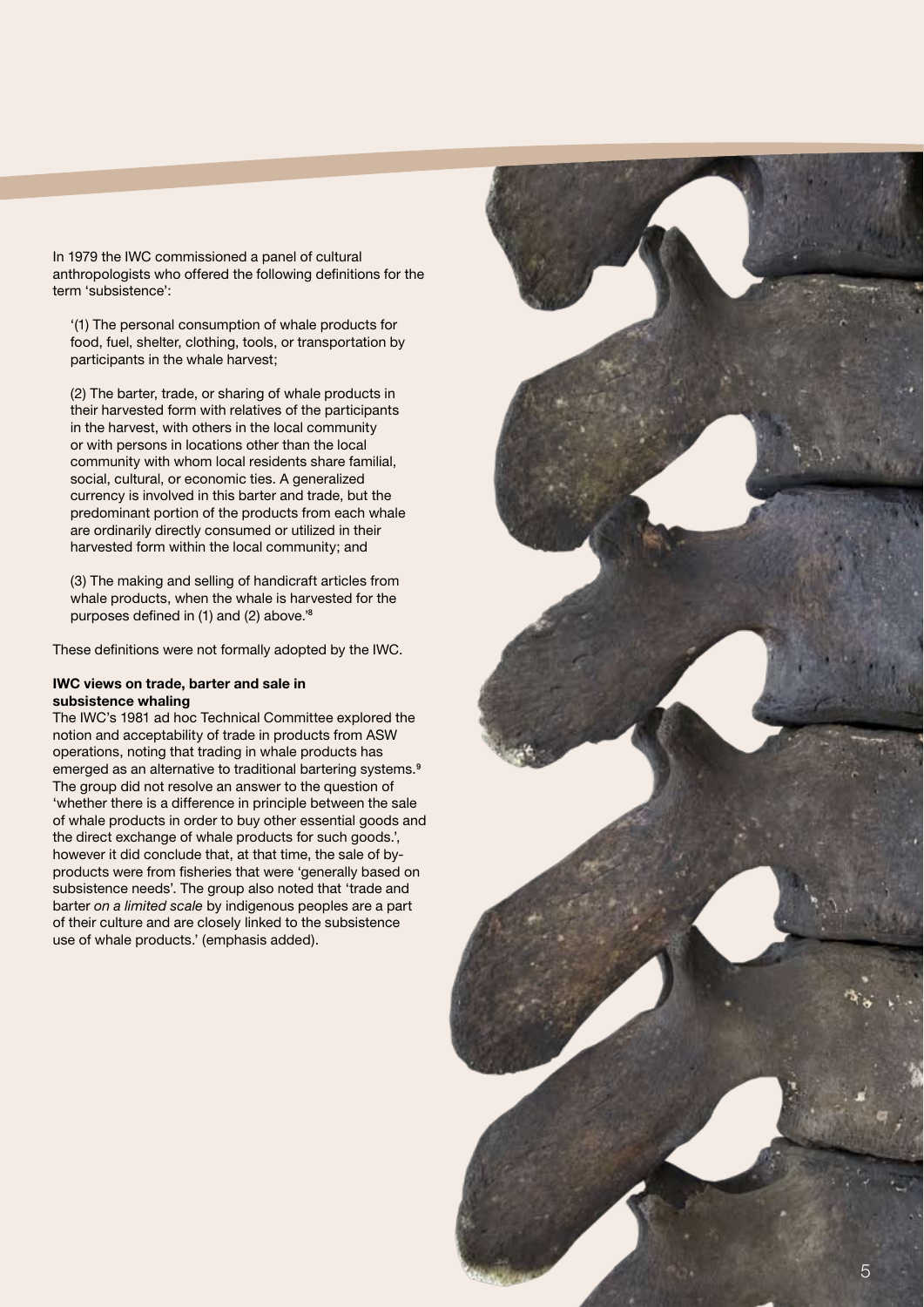# A history of whaling in Greenland

Whaling for bowhead and humpback whales in Greenland is thought to have begun over 800 years ago and whalemeat, as kulaalimemgi (locally caught wild food), clearly carries considerable socio-cultural significance.10 However, a 1993 study commissioned by the Home Rule Government reported that much of the original inuit whaling knowledge and spiritual linkages between whaler and whale were lost in the 19th century; this was due to a range of factors, including Danish colonial influences, marginalization of traditional whaling practices due to over-hunting by Euro-American whalers, and import of new hunting technologies.<sup>11</sup> Consequently, Greenlandic whaling as recognised today is largely a modern invention, dependent upon introduced modern technology such as the harpoon cannon.<sup>5</sup> Although there is some anecdotal evidence of the taking of fin and minke whales in the 19th century, historical records show these hunts to have become important largely during the 20th century.<sup>12</sup>

Between 1924 and 1958 (with a six year break during World War two) the Denmark based Royal Greenlandic Trade Company employed a 127 tonne pelagic catcher vessel, s/s Sonja, to attempt to revitalize Greenlandic whaling. It caught whales and delivered them to local communities, whilst the blubber was rendered as oil for sale in Denmark.11 For this period the Greenlandic Home Rule Government reports average catches of 21 fin whales annually, plus smaller numbers of humpback, blue, sei, sperm and bottlenose whales.13 Greenlandic whaling in this guise ended in 1959 when it became unprofitable.<sup>14</sup>

With the introduction of the harpoon cannon in 1948, some fishermen in Greenland also began a revival of whaling, attaching harpoons to fishing vessels. From the 1950s several vessels practiced multi-species fisheries livelihoods, for both personal consumption and selling the meat, blubber and skin in local communities.<sup>11</sup> The increased availability of outboard motors facilitated the beginning of collective hunts for minke whales, using small boats and rifles, in the 1970s.<sup>15</sup>

### IWC catch limits for Greenlandic hunts

In 1961, following concerns over sustainability of catches, the IWC introduced a catch limit of 10 humpback whales for Greenlandic hunts, to be caught from vessels less than 50 tonnes and processed onboard.11 The IWC's 1965 worldwide protection for humpback whales carried an exemption for Greenlanders using these smaller vessels; this exemption remained in place until 1986.<sup>1</sup> Catch records show, however, that Greenlandic whaling exceeded these quotas in nine of the 13 years between 1973 and 1985, taking 24 humpback whales in 1978.<sup>13</sup>

Greenlandic fin and minke whaling using harpoon mounted cutter vessels also escalated during the 1960s and 70s, with between 6 and 12 fin whales and in excess of 200 minke whales taken each year. With the introduction of the New Management Procedure in 1975, the IWC first imposed ASW catch limits for Greenlandic fin and minke whale hunts.<sup>3</sup>

With the advent of the moratorium in 1986, Greenland's humpback quotas were eliminated and West Greenland minke quotas were reduced from 444 per year to 220. West Greenland minke quotas subsequently fell to their lowest level (60 per year) in 1989, although this deficit was offset by a rise in the fin whale quota from 6 in 1984 to 23 in 1989.<sup>11</sup>

**Greenland is responsible for almost half of all whales taken under ASW quotas since the moratorium came into effect in 1986, with total catches of 2,850 minke whales and 273 fin whales (1986-2006).**<sup>16</sup>





**Figure 1:** Catches of fin, humpback and minke whales by Greenland. Source: 1976-1985 data – White Paper on hunting of large whales in Greenland, 2007 (IWC/59/ASW 8Rev). Greenlandic Ministry of Fisheries, Hunting and Agriculture; 1986-2006 - http://www.iwcoffice.org/\_ documents/table\_aboriginal.htm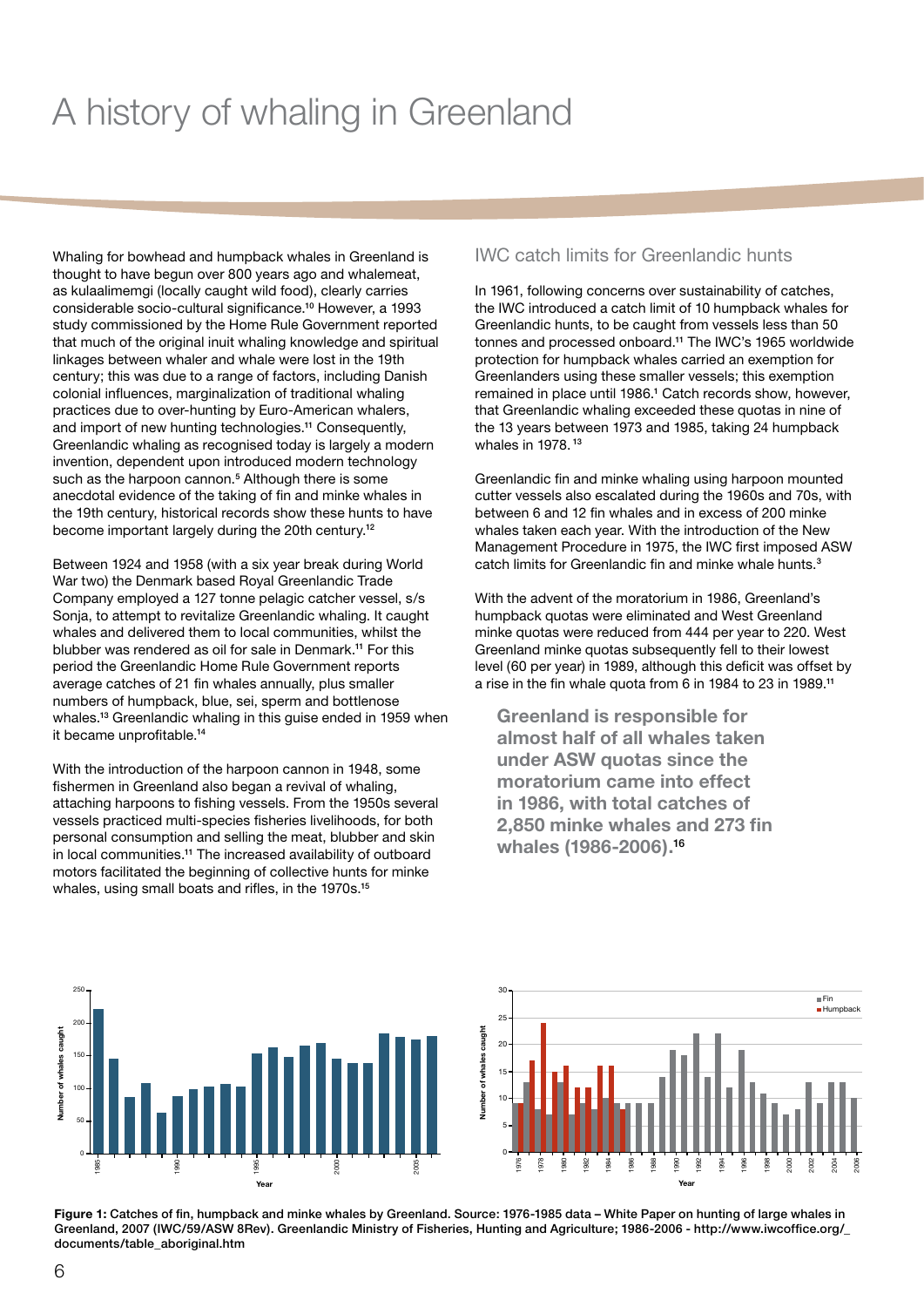### Sale of whale products in Greenland: history

A 1982 paper to the IWC defending the aboriginal nature of Greenlandic whaling noted that trade in hunting products, including export, was introduced by colonial authorities, and that the 'minor commercial aspects' of Greenlandic hunting were 'a development of the traditional distribution system in an adaptation to modern conditions ...'14 It has previously been suggested that the importance of sharing, gift-giving and household consumption of whale products in Greenland is paramount and that cash transactions are relatively unimportant.<sup>17</sup>

A study commissioned by the Home Rule Government in 1989 supports this, noting, at that time, that whilst most whale products would be used for household consumption, hunters often sold 'limited amounts' for cash. The study went on to state that hunting and fishing products at that time were sold principally through three outlets: the Home Rule-owned processing plants (Royal Greenland, formerly KTU); the local kalaaliaraq, an outdoor market where unprocessed hunting and fishing products may be sold privately; and sales directly to local institutions or other households. At that time Home Rule processing plants paid whalers approximately 50% of the prices of products sold for at the kalaaliaraq.<sup>11</sup>

In the early 1960s, the state owned company Royal Greenland began processing and shipping whale products for retail sale in communities across Greenland. However, it is also noted that the manager at the Royal Greenland Processing plant in

Qeqertarsuaq, West Greenland, reported that no minke or fin whale products were purchased by the plant in the late 1980s, owing to the small quotas imposed by the IWC. It is reported that 'the prestige in carrying out all aspects of whaling' restricted whalers from exploiting the possibility of selling whales as pure commodities.<sup>'11</sup>

According to the Home Rule Government commissioned study, in 1989 40% of households in Qeqertarsuaq obtained whalemeat through participation in hunting and flensing, whilst 35% usually purchased products from the kalaaliaraq. Only 3% of households reported purchasing whalemeat from supermarkets processed and packaged by Royal Greenland.<sup>11</sup>

The tradition of sharing of whalemeat in Greenlandic communities has reportedly declined significantly since the 1960s, and is now reportedly practiced chiefly between close family members. A survey in 1989 revealed that over threequarters of all households felt that sharing had declined in the previous 20 years; the major reason cited for this decline was that more households were selling hunting and fishing products (in order to buy equipment and cover household expenses).<sup>11</sup>

Several commentators have criticized the escalating development of profit maximisation and commoditisation of whalemeat in Greenland.18 In the case of Greenlandic hunts for highly sought after beluga whales, it has also been shown that there is a strong positive correlation between the prices paid for whale products and the intensity of hunting.<sup>19</sup>

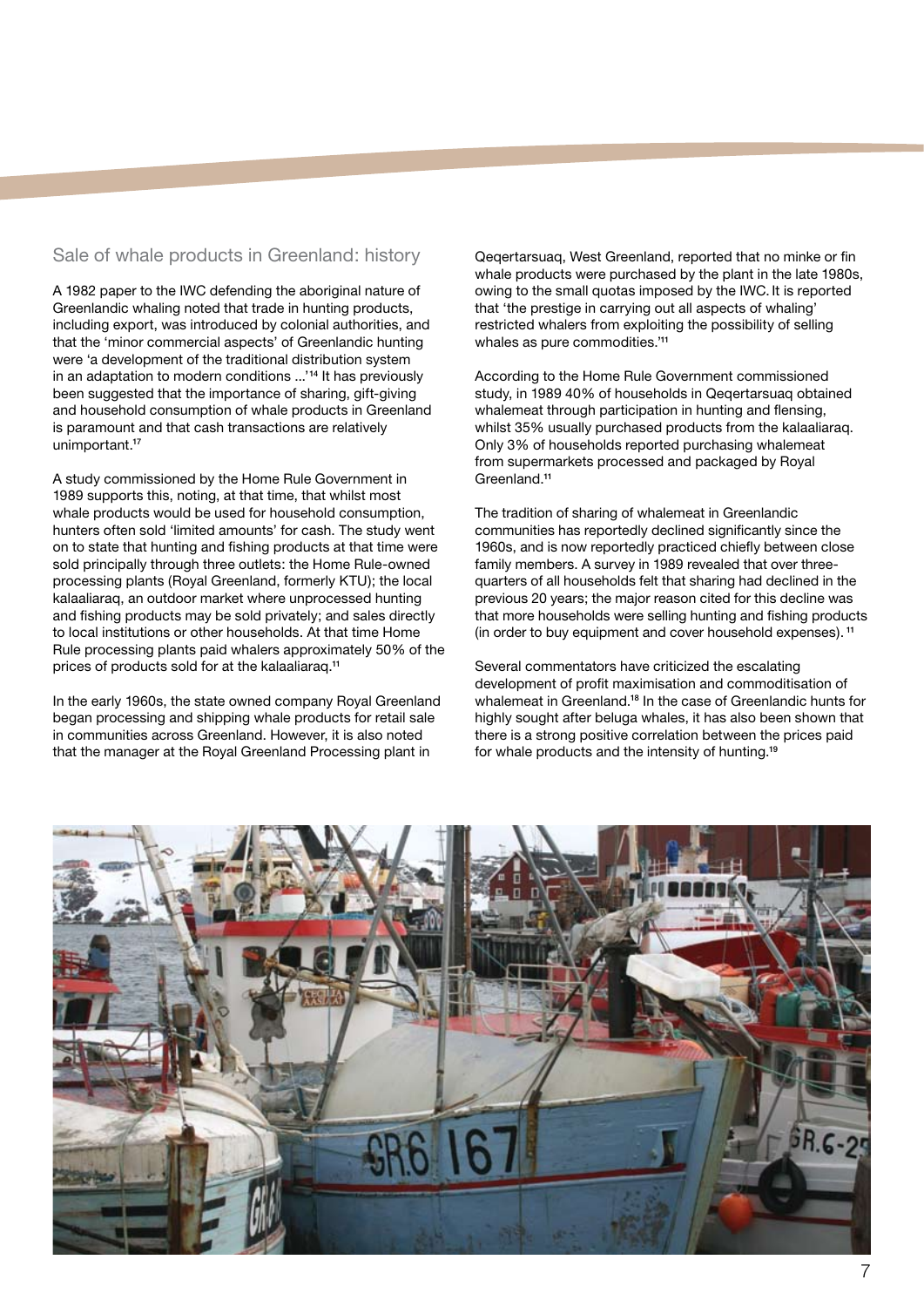# Whaling in Greenland today

Whaling takes place in over 70 of Greenland's 120 towns and settlements; all whalers hunt opportunistically and are mostly engaged in other fisheries or hunting throughout the year.<sup>20</sup> Recent literature indicates that there are currently in the region of 60 boats mounted with harpoon cannons.<sup>20</sup> The whaling season in Greenland has started, in recent years, in May peaking in July and continuing through to October.

At the 59th meeting of the IWC in 2007, Greenland brought forward a schedule amendment to increase catches of large whales. This proposal incorporated West Greenland quotas of 200 minke whales, 19 fin whales, 2 bowhead whales and 10 humpback whales. Following a clear lack of support for this increase, most notably the inclusion of humpback whales, Greenland revised the proposal to remove the 10 humpbacks. The Commission then adopted a Schedule Amendment to award new 5-year (2008-2012) block quotas for Greenlandic whaling (table 1). The revised proposal narrowly achieved the  $\frac{3}{4}$ majority necessary to pass (41 yes, 11 no, with 16 abstentions).

### **Substantiation and need: supply and demand**

Greenland's subsistence need for meat and other edible products (West coast communities only and excluding edible products coming from small cetaceans) was last evaluated in 1990/1991. The quantification was based on the number of large whales caught per year prior to 1986, consisting of 232 minke whales, 9 fin whales and 14 humpback whales which they equated, using conversion figures, to 670 tonnes of meat.23 Greenland is the only ASW applicant to make its request in tonnage, rather than number of whales. This level of need was said to have remained static from the beginning of the 20th century to the end of the 1980s and was expected to remain the same.<sup>24</sup>

For hunts in 2006 the Greenlandic Home Rule Government reported a total catch (West Greenland only) of 169 minke whales and 10 fin whales, equating to 438 tonnes of meat.<sup>13</sup> The Home Rule Government declared the catch to be around 232 tonnes short of their stated 1991 need. In 2007, a presentation by Greenland to IWC59 stated that the current need for whalemeat in West Greenland had increased by over 10% since the 1990 assessment to 740 tonnes, due to the approximate 10% increase in Greenlandic population since this time.<sup>25</sup>

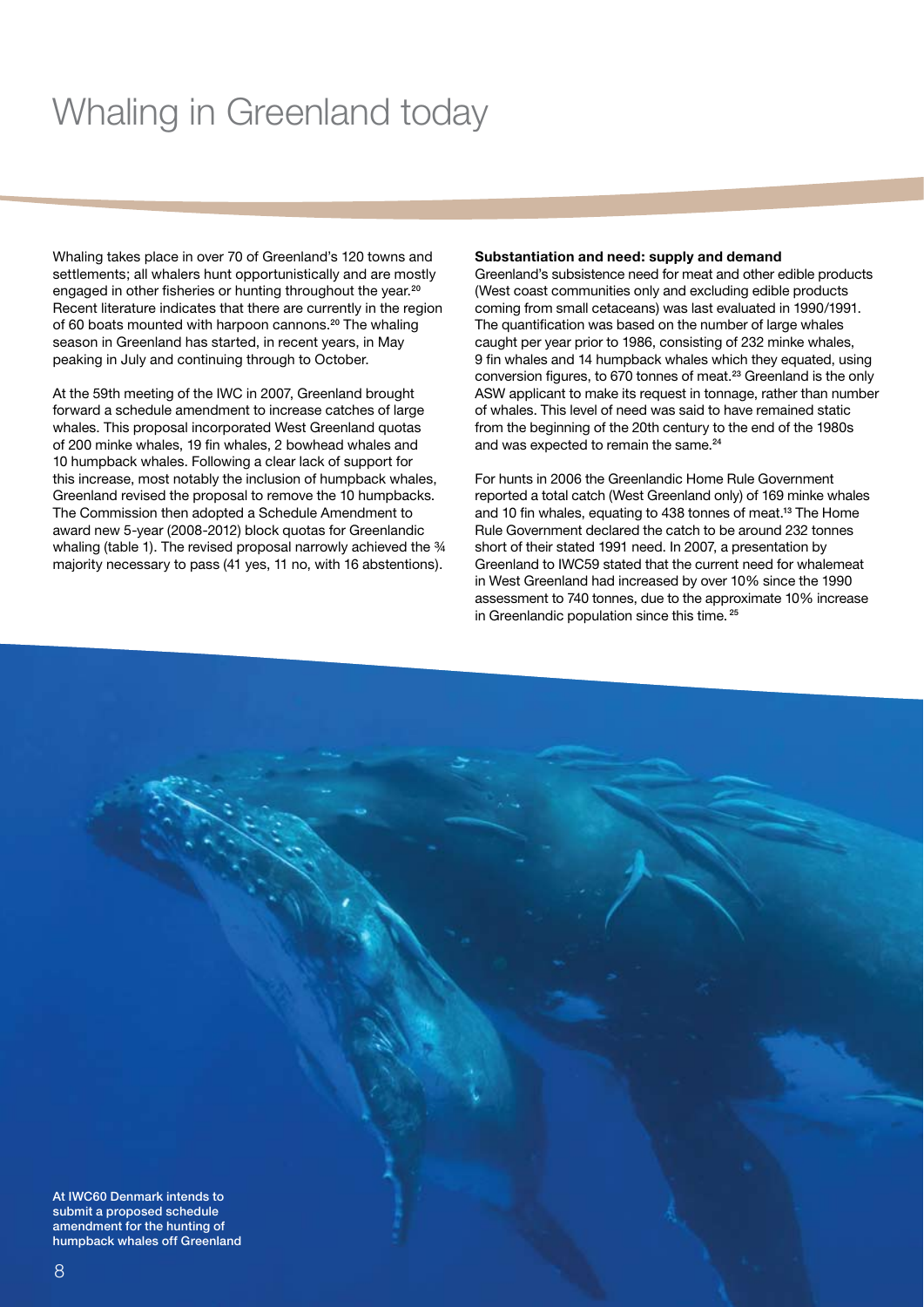### Welfare in Greenlandic large whale hunts

### **Distribution and regulation over sale**

Whalers catching minke and fin whales can only sell products from the animals with a stamped license from the Home Rule Government. Prior to sale, the catch must be registered with the local authority and must show a receipt for the purchase of the harpoon grenade, along with the used grenade itself. According to Regulation no.10 of 13 on hunting of large whales (April 2005) hunters are obliged to ensure that all edible parts of the whale are 'used', including the sale of products if necessary or desired. If a whaler cannot make use or sell all edible parts then the rest must be given for free to the local community.

The Home Rule Government stated in their 2007 White Paper that there is a 'high demand' for meat from large whales in Greenland' and that as news of a fresh catch spreads through the communication network in Greenland people are keen to buy the meat and the hunters have 'no problem selling the share of the catch that is meant to be sold.'13 The white paper further refers to the sale of whalemeat 'via the government owned company which distributes products throughout the country.'



In 1991, the Home Rule Government decreed that the cold (nonexploding) harpoon be replaced by the Norwegian designed penthrite grenade harpoon fired from a 50mm cannon.13 The exploding harpoon is now the primary killing method for minke whales in West Greenland and it is also used as both a primary and secondary method for fin whales in West Greenland. For fin whale hunts the only adaptation to the harpoon grenade used for minke whales is a lengthening of the trigger cord, causing detonation deeper inside the animal.13 Rifles are used as a secondary killing method for minkes in West Greenland and also as the primary method in the collective hunts for minkes in both West and East Greenland. The Home Rule Government directs that rifles with a caliber of at least 7.62 mm  $(30.06)$  and pointed bullets must be used.<sup>26</sup>

### **Between 2001 and 2006, only 20% of fin whales and 17% of minke whales taken in Greenlandic hunts died within one minute.**<sup>13</sup>

The criteria used by hunters to assess death in whales is when the animal 'stops swimming, does not move and its flippers are still.' The 2007 White Paper on hunting large whales stresses that 'in practice it can be difficult to estimate the exact moment of death or unconsciousness because fin and minke whales tend to sink as soon as they are dead". This lack of certainty over the length of time taken for a whale to die echoes the sentiments of Resolution 2004-3, which considered that the present IWC criteria for assessing insensibility and death are 'inadequate.' Whales are reported as being killed 'instantaneously' when they appear to have died in less than 1 minute.

Greenland reports only summary welfare data to the IWC. The 2007 White Paper reported the average time to death (TTD) for fin whale hunts (2001-2006) as 34 minutes, with a maximum TTD of 720 minutes (12 hours).<sup>13</sup> The reason given for the exceptionally lengthy slaughter periods for fin whales is 'the size of the animals and their fast swimming speed.'

Collective minke whale hunts, in which five or more small boats pursue and hunt a whale with rifles, also unsurprisingly result in protracted TTD, with an average (2001-2006) of 28 minutes and a maximum TTD of 360 minutes.<sup>13</sup> Hunters aim for the lungs to tire the animal and then slow it further by using hand harpoons to attach floats.<sup>11</sup> The Greenlandic government is encouraging the use of higher-powered weaponry (ie, exploding harpoons) in place of hand harpoons and rifles.



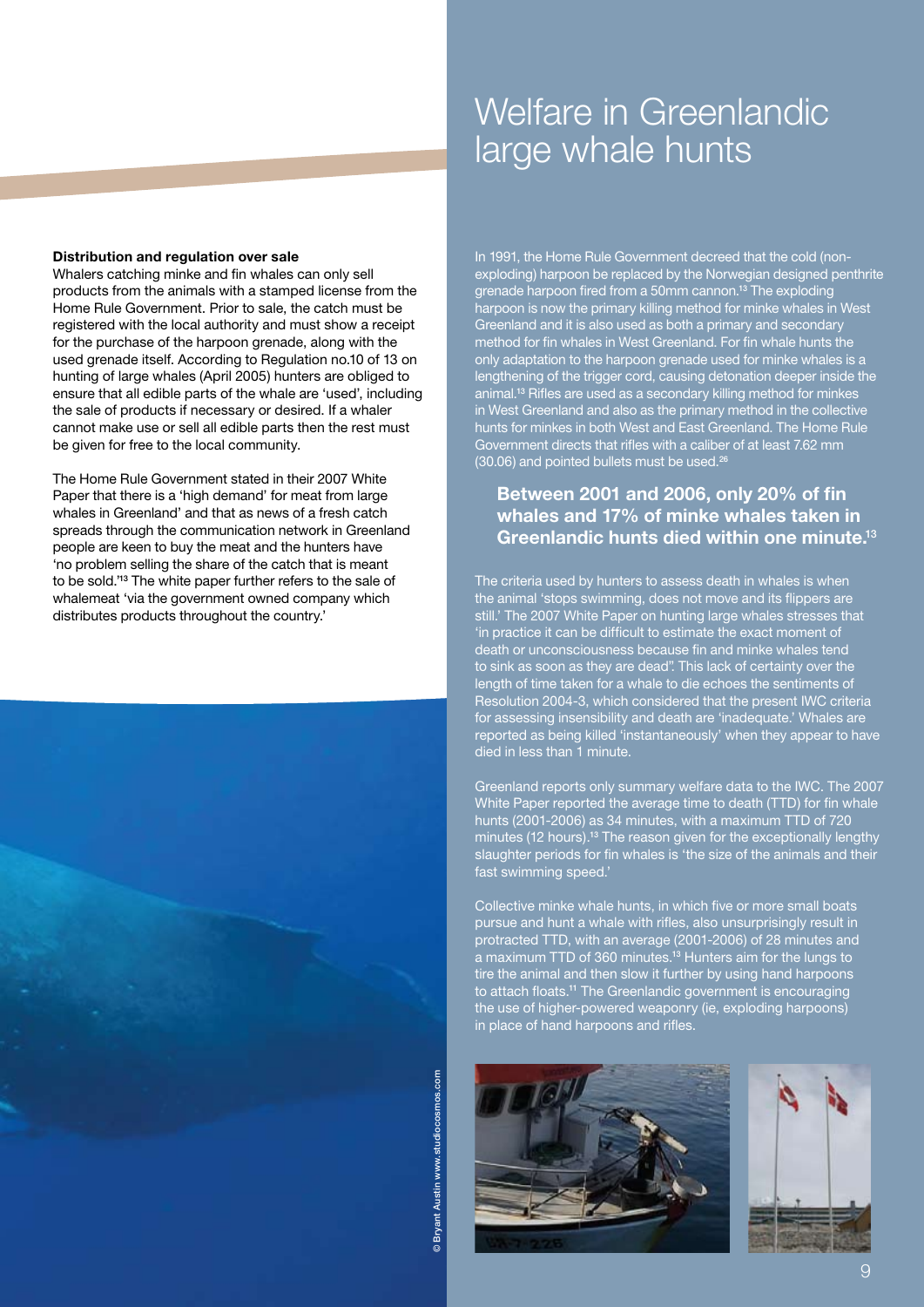# Commercial sale of whale products in Greenland

To ensure that the investigation provided a genuine insight into the Greenlandic market for whale products, WSPA staff and a commissioned film production company worked undercover, presenting themselves as a film research production company. Some of the information presented is therefore taken from interviews, filmed both openly and covertly.

According to interviews with several hunters, whalers wishing to sell their products will first choose to sell fresh meat from a catch at local markets. Here, purchase prices are highest, with whalers reportedly receiving an average price of 30-40DKK/kg (\$US 8.40)<sup>27</sup> Once this market is saturated, there is the option to sell the remainder of their catch to the privately owned company Arctic Green Food, who pay only 20DKK/kg<sup>27</sup>, (\$US 4.20) for processing and onward commercial retail sale. The company is described by its Director as 'the biggest purchaser of whalemeat in Greenland – if not the only one.'

**One private company – Arctic Green Food – buys around one quarter of the total Greenlandic quota for processing and commercial sale each year.**

Arctic Green Food buys in the region of 70 metric tonnes of whalemeat annually; the company purchases whole whales, minus the guts and inedible parts of the head.<sup>27</sup> The company equates this to 40-50 minke whales, or approximately one quarter of the total Greenlandic quota. In 2006 Arctic Green Food purchased a larger volume of whalemeat - 160 tonnes of which they now have approximately 10 tonnes remaining.<sup>27</sup>

Arctic Green Food dries (approximately 20%) or freezes the meat, making it available in supermarkets all year round. Arctic Green Food's Director explained that the net profit from selling dried meat was higher and therefore this processing method was preferable. He added that Arctic Green Food have invested in Icelandic technology to dry the meat mechanically, not naturally, making the production process more efficient.

**"We have invested in driers, Icelandic technology… we dry the meat mechanically, not naturally, so we don't depend on the weather."**

T*ø*nnes 'Kaka' Berthelsen, Director of Arctic Green Food

Arctic Green Food is engaged in the processing and sale of a range of fisheries products (see box detailing company profile).The Home Rule Government subsidises some of Arctic Green Food's fisheries product processing plants in small settlements along the coast, but the company's Director stressed that their sale of whale products is not subsidised – 'it is commercial.'27 The company's whale processing plant is in the town of Maniitsoq in West Greenland, near what is described as 'the biggest hunting site in Greenland.'27

According to Arctic Green Food, the demand for whalemeat in some of the traditional whaling towns, such as Nuuk, Maniitsoq and Sisimiut, is very low and consequently there is a need for the company to ship considerable amounts of whalemeat to the remote areas in the far east and north of the country, these areas being a 'significant market.<sup>27</sup> Arctic Green Food's Director told researchers that the company 'benefits hunters by allowing them to sell whalemeat all year round via supermarkets and not only at the local markets, which get saturated within one or two months.'

**"In the past, the whalers would be able to sell it on the local markets… but because we have our freezers they can sell much more volumes of their catch."** T*ø*nnes 'Kaka' Berthelsen, Director of Arctic Green Food



Top (L-R): Whalemeat driers in Arctic Green Foods processing plant; whalemeat stored in Arctic Green Foods warehouse; minke whale meat on sale in Greenland's capital, Nuuk; Bottom (L-R): whale meat on sale in Brugsen supermarket, Nuuk; diced minke whale meat on sale in Nuuk; whalemeat stored in Arctic Green Foods warehouse; minke whale blubber on sale in Nuuk.

Arctic Green Food's website, www.arcticfood.gl, lists product details and recommended retail prices for 10 varieties of minke whale products and one fin whale product.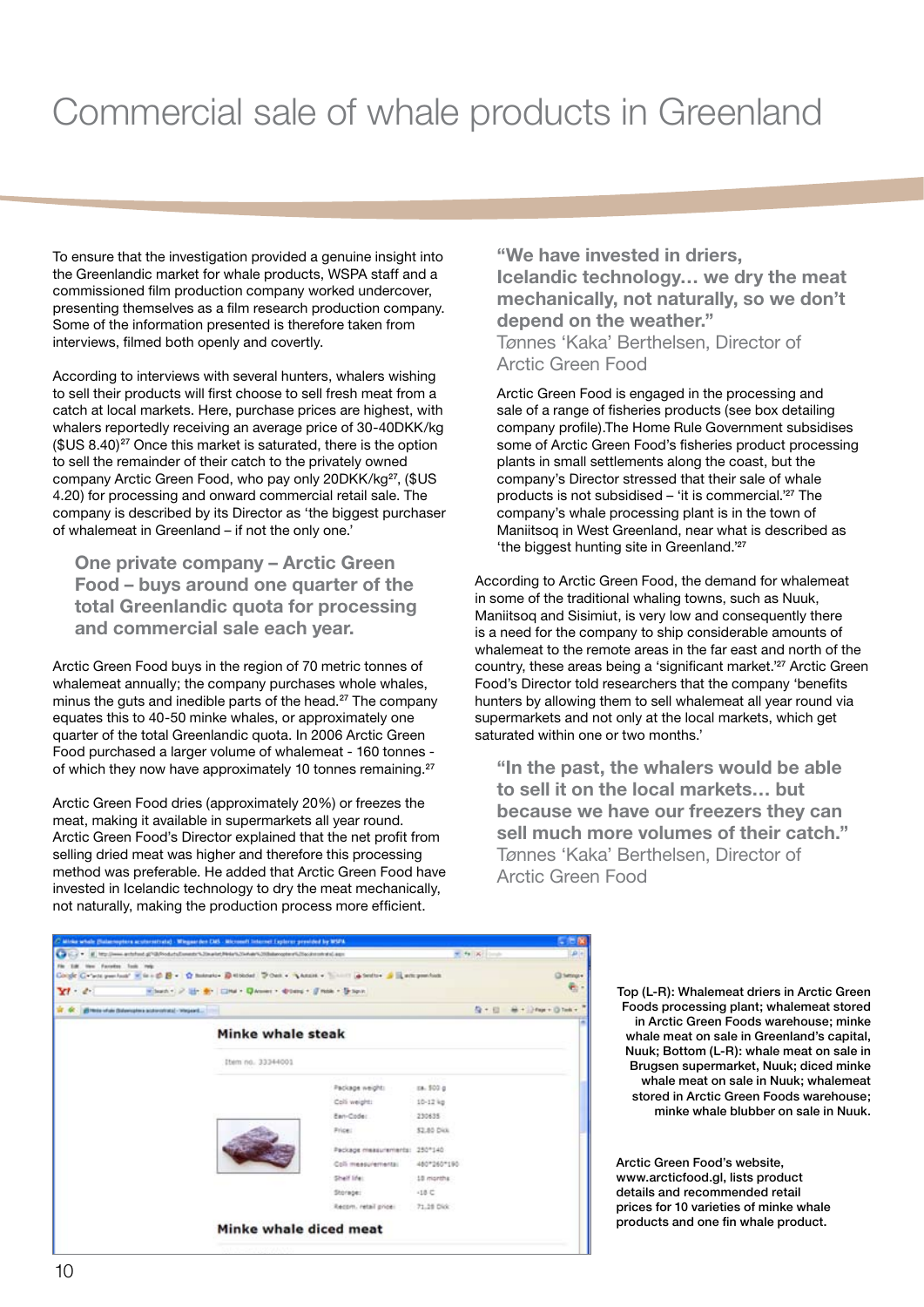According to Arctic Green Food, some whalers sell meat direct to 'one or two' supermarkets in Nuuk and that this effectively drives down the price Arctic Green Food pay to hunters. The company is considering whether to offer an incentive 'bonus' scheme to encourage loyalty from hunters, perhaps securing the purchase of all whalemeat from a particular hunter.<sup>27</sup>

### **Arctic Green Food products and availability**

Researchers found meat with package dates of December 2006 on sale in a supermarket in Kangerlussuaq. During a tour of Arctic Green Food's warehouses, researchers documented in the region of 500 boxes of whalemeat marked as having been processed in June 2007. With each box containing between 10 and 15kg of meat, this equates to in excess of 5 tonnes of whalemeat in cold storage from 2007 hunts.

**Despite Greenland's request for increased quotas to meet demand, researchers documented in excess of 500 boxes of whalemeat, most packed in mid 2007, in Arctic Green Food's cold storage facility.**

### **Minke whales**

Arctic Green Food's Director told researchers that the 2003-2007 quota for minke whales (175/year) was 'too low' and that the company could 'definitely sell more whale meat and other products from whales.' Arctic Green Food only purchases harpoon caught whales. The company's website<sup>28</sup> lists details for 10 minke whale products (table 2).

### **Fin whales**

Interviews with whalers revealed that the large size of fin whales seems to make them less attractive to Greenlandic hunters. The process of catching and killing fin whales is noted to be difficult and potentially dangerous due to their size and speed.

Arctic Green Food purchases only one or two fin whales per year – 'there is a quota of 19, but there is no demand for it, because it is very huge'.<sup>27</sup> Arctic Green Food's Director explained that for a market like Maniitsoq with a population of only 2,900 'one minke whale will be sufficient to cover the demand… a fin whale which is five times bigger is too big.'

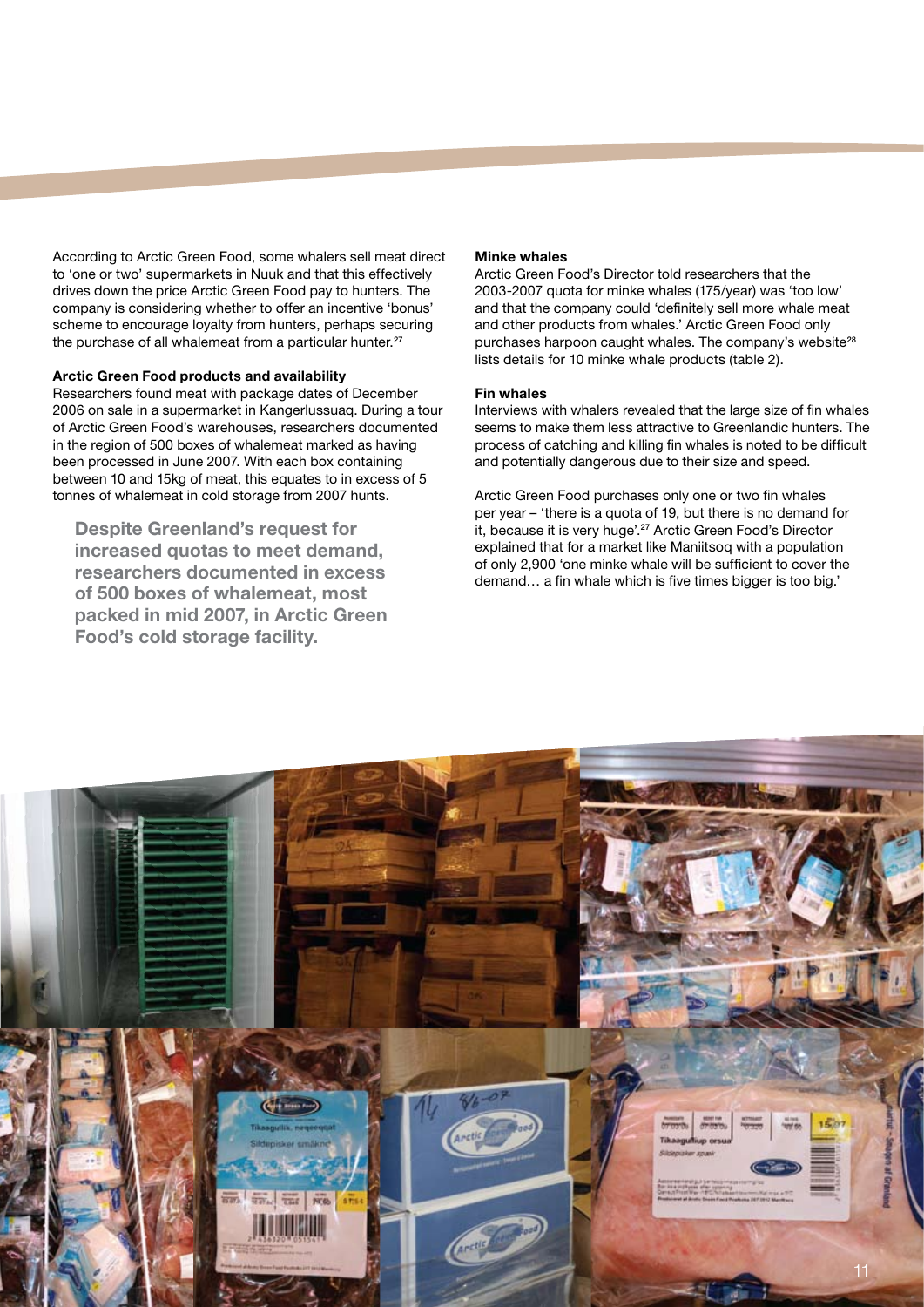# Company profile and history: Arctic Green Food

In the early 1960s the Home Rule owned Royal Greenland Trade Department (KGH), established in 1774, began purchasing minke whale meat from Uummannaq for commercial sale in the company's stores. The company also sold some whalemeat through a shrimp-processing plant in Qeqertarsuaq.<sup>15</sup>

From 1976 Arctic Green Food was a part of the Home Rule owned Royal Greenland A/S.<sup>30</sup> In 1997 Royal Greenland A/S split into two entities – one commercial and one noncommercial. The commercial company kept the name of Royal Greenland whilst the non-commercial company was named Nuka A/S. Arctic Green Food remained within NUKA A/S, operating under Home Rule Government jurisdiction.

In January 2005 the Home Rule owned company KNI A/S (Greenland Trade) took over Nuka A/S (incorporating Arctic Green Food) but by 2007 Arctic Green Food proved to be a financial burden.31 In June 2007 Arctic Green Food was sold to become a privately owned company, owned jointly by the international sales office in Hobro, Denmark, DayCatch Greenland A/S and Greenland Venture.<sup>32</sup>

The company's head office is in Maniitsoq, West Greenland and it has established itself in ten different sites along Greenland's coastline. The company's goal is to increase the number of these 'well founded settlements'.<sup>32</sup> In an effort to raise awareness of the company and of Greenlandic products, the company has opened up European sales office in Denmark in 2006.<sup>33</sup> Figures from 2005 reported the company's annual turnover to be DKK 93 million.<sup>34</sup>

The company employs 40 full time staff and over 200 on a seasonal basis. Products for the domestic market include minke whale, narwhal and fin whale whilst key exports are musk ox and frozen and salted fish products to Denmark, other EU countries and international markets.<sup>32</sup>

Arctic Green Food markets itself as a high quality producer of natural raw food products catering for both Greenland's domestic and export market. Within 10 years it wishes to establish itself as a financially viable company, based in the Greenland settlements, with products to be of at least the same standard as the corresponding Faroese and Icelandic products.<sup>35</sup>

### **AGF shareholder: Greenland Venture A/S**

Greenland Venture, a venture capital company, owns a 49% share of Arctic Green Food.<sup>27</sup> In 2006 Greenland Venture invested DKK 79 million in the business life of Greenland and has stated that it expected to invest a further DKK 20 million in 2007. The vision of Greenland Venture is to contribute to the development of flexible, growth orientated capital in Greenlandic business life, particularly targeting corporates whose aim is to increase exports and decrease imports.<sup>35</sup>

### **"Arctic Green Food's product range reflects the company's aspiration to be number one supplier to the domestic consumers of Greenland provisions." Arctic Green Food's website.**<sup>37</sup>

### **AGF shareholder: DayCatch Greenland A/S**

DayCatch Greenland A/S also owns part of Arctic Green Food. They are a consultancy, advertising and marketing company specialising in food and food ingredients. DayCatch Greenland A/S operates the international sales office for Arctic Green Food and is engaged with marketing and sales for their fisheries and musk ox products. $36$ 

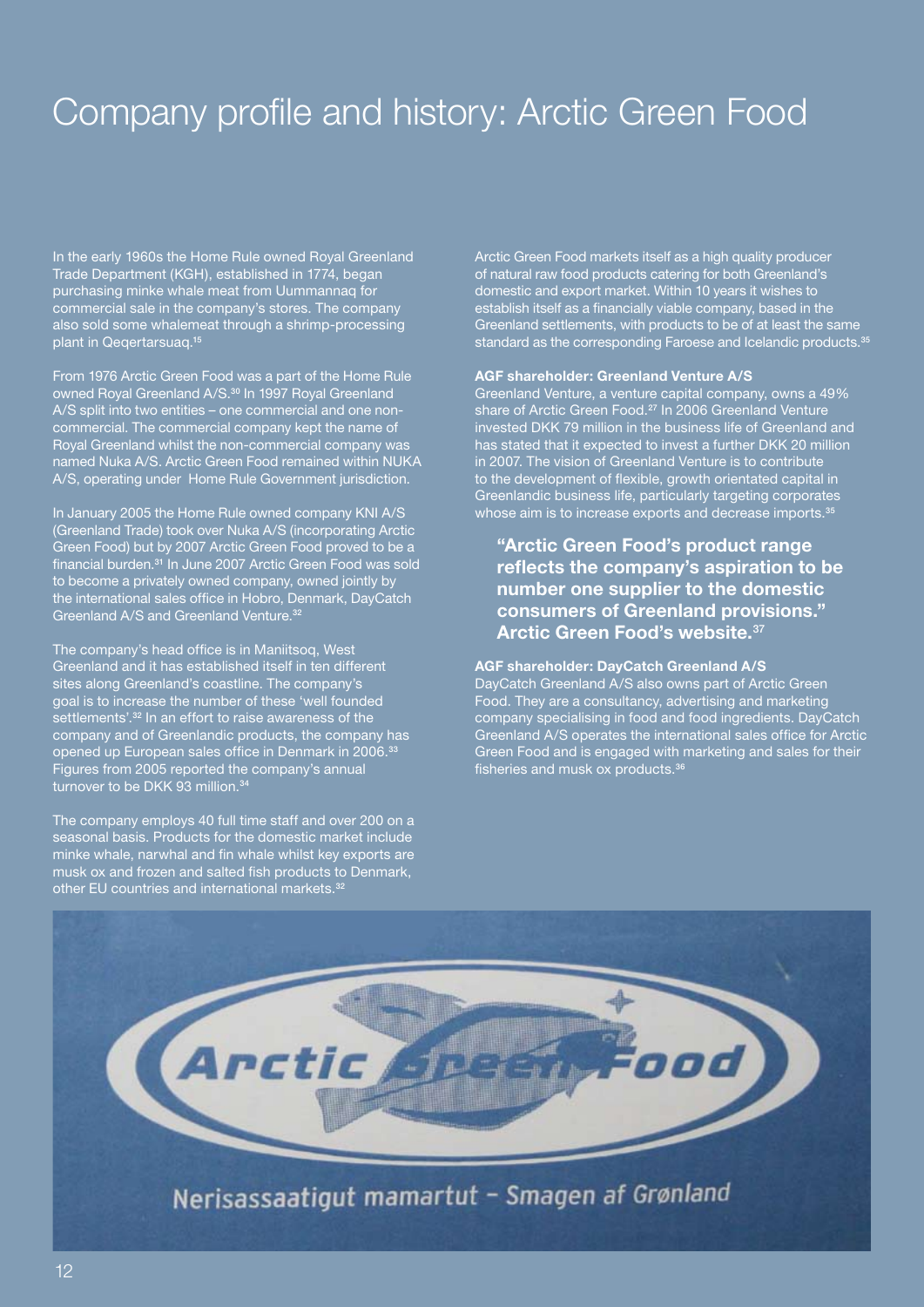### Company profiles: supermarkets selling whale products in Greenland

### **Pisiffik**

Pisiffik is the largest privately owned retail company in Greenland.38 The chain consists of 36 supermarkets, local stores and specialist stores at Greenland's 6 largest towns, where about 60 % of the Greenland's population lives.<sup>38</sup> The Pisiffik company is affiliated with other brands such as Spar, Jysk, Idemøbler Pisattat and Torrak Fashion, marketing a wide range of clothing, toys, electrical goods and hunting articles.<sup>38</sup> Pisiffik's primary shareholder is the retail trade company Dagrofa and shares are also held by some employees and the Greenlandic Home Rule Government.<sup>38</sup> The company employed almost 700 people in 1995.<sup>39</sup>

### **Pilersuisoq**

Pilersuisoq is the largest retail chain and the second largest company in Greenland.<sup>40</sup> Wholly owned by Greenland's Home Rule Government's trade enterprise KNI, Pilersuisoq A/S is KNI's retail and wholesale division.<sup>41</sup> The company was founded in 1992 and reportedly began making a profit in 1996.40 There are 65 Pilersuisoq stores across Greenland along both the east and the west coasts, with a central distributing plant based in Nuuk.42 Pilersuisoq holds a service agreement with the Greenland Home Rule relating to the operation of shops in settlements, outlying districts and certain towns.<sup>41</sup>

Parent company KNI A/S employs over 1,000 people and achieved a profit increase of DKK 1 million from 2006 to DKK 14.8 million in 2007. In 2008, KNI A/S anticipates a pre-tax profit of around DKK 40m.<sup>41</sup>

In June 2005 it was revealed that in between December 2004 and January 2005 KNI Pilersuisoq had shipped 900kg of whale meat to Aalborg in Denmark without proper CITES notification papers; the three consignments were subsequently seized. Although personal import of packages of whalemeat weighing up to 5kg are permitted and multiple packages may be received by 'provisions clubs' for subsequent sealed non commercial distribution, these consignments were not accompanied by the correct export and import permits. KNI Pilersuisoq claimed this mistake to have arisen because they had not been fully aware of the CITES requirements for whale products.<sup>4</sup>

### **Brugsen (Kalaallit Nunaanni Brugseni – KNB)**

Founded in 1991, Brugsen KNB is a Greenlandic co-operative company owned and managed by its members, with 13 stores in 7 cities along the west coast of Greenland. Its headquarters are in Nuuk.<sup>44</sup> Brugsen KNB also operates an internet ordering system, though certain products, including meat, cannot be purchased through this medium.

The company describes its vision to continue to be 'the leading company in terms of profitability and ethics within the retail trade.' Brugsen – KNB describes its contribution to 'professional and committed cooperation on the production and marketing of local / Greenland products.' The company's 2005 revenue was DKK 532,000.<sup>45</sup>



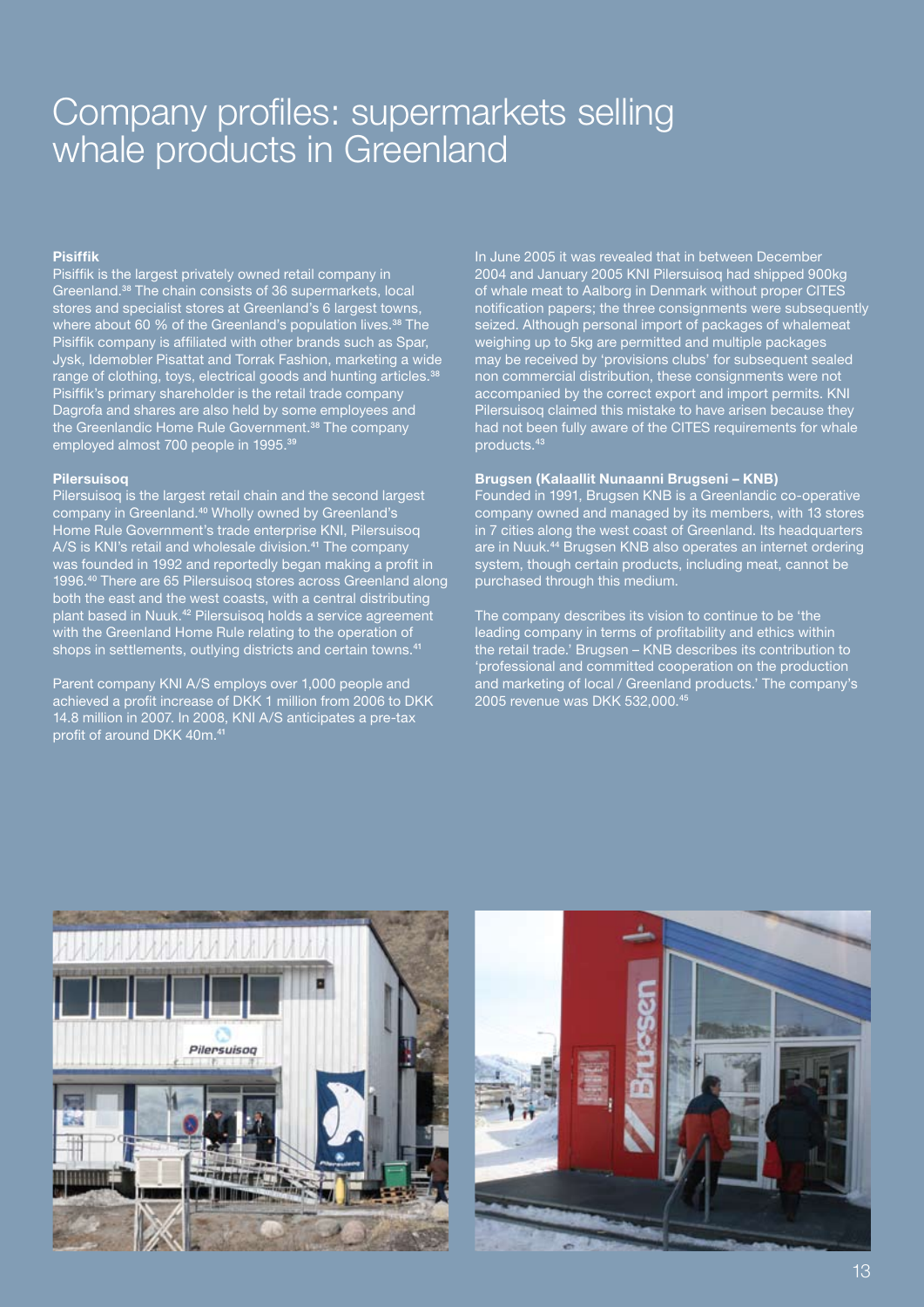### Supermarkets selling whale products

# Consumer attitudes and dietary preferences

Researchers visited five supermarkets in five different towns during the 10 day survey; two were owned by Pisiffik, two by Brugsen and one by Pilersuisoq. All supermarkets were found to offer frozen and/or dried minke whale meat for sale. All products were processed by Arctic Green Food. Product prices and packaging dates were recorded (table 3). Researchers found that prices of whale meat for retail sale varied depending on location (towns), cuts (steaks, blubber or cubes) and type of processing (dried or frozen). The results from the nine products found on sale show that that the average price for minke whale meat at these five supermarkets was 83DKK/kg (approximately \$17.20/kg).

### **Retail sale value was found to be between 2.5 and 20 times higher than prices paid to whalers. Between 60% and 95% of retail sale price was estimated to be processor and retailer margins.**

### **Commercial profit margins**

Average price mark-ups were estimated based on comparison with the typical wholesale purchase price of 20DKK/kg paid to whalers, according to the Director of Arctic Green Food. Commercial retail mark-ups for sale of whalemeat appear to be high (table 3); retail sale value was found to be between 2.5 and 20 times higher than prices paid to whalers. Between 60% and 95% of retail sale price (varying depending on product) was estimated to be mark up from processors and retailers.

Table 3 shows calculation of the average estimated percentage of proceeds destined to go to the processor and retailers (78%). From this we assume that the remaining average of 22% of proceeds from retail sale goes in payment to hunters.

Table 2 highlights that Arctic Green Food recommend that retailers should receive 26% of the proceeds of the total retail sale amount of their whale products (with the exception of minced minke whale at 20%). The amount estimated to go to Arctic Green Food is therefore 74%. Of this, 22% is estimated to be absorbed in the cost of purchasing the whale products from hunters and a further proportion will clearly be spent in processing and plant running costs; the rest may be reasonably assumed to be profit margin.

Whalemeat prices are comparatively higher than prices for other meats sold in supermarkets. Interviews with shoppers suggested that this higher price makes it more of a delicacy, not consumed on a regular basis. Several interviews with shoppers in Illulissat and Nuuk revealed a preference for purchasing cheaper whalemeat from community markets ('chop houses') instead of from supermarkets. An older consumer interviewed shared this view and added that the Greenlandic diet – especially of the younger generation – was increasingly inclined towards meats and food imported from Europe.



These consumer impressions corroborate recent estimates that the diet of Greenlanders is based on 75% of imported foods,46 however a conversation with a local doctor suggested that the balance of local/imported foods in remote communities was closer to 50/50. Recent literature indicates a decline in the proportion of the Greenlandic diet made up from whale products.<sup>47</sup>

Researchers enquired about the demand for humpback whale meat. An interview with a representative from a whale-watching company in Maniitsoq suggested that fishermen are willing to catch humpback whales simply because they believe that they destroy fishing nets.

**Estimated breakdown of proceeds of sale of whale products sold in Greenlandic supermarkets**



Figure 2: Estimated breakdown of proceeds from sale of minke whale products in five supermarkets in Greenland, April 2008. From estimations of processor and retailer mark-up (table 3) it is estimated that hunters receive an average of 22% of proceeds from sale. If following Arctic Green Food's suggested retail mark-up, retailers will be in receipt of 26% of proceeds from sale (table 2).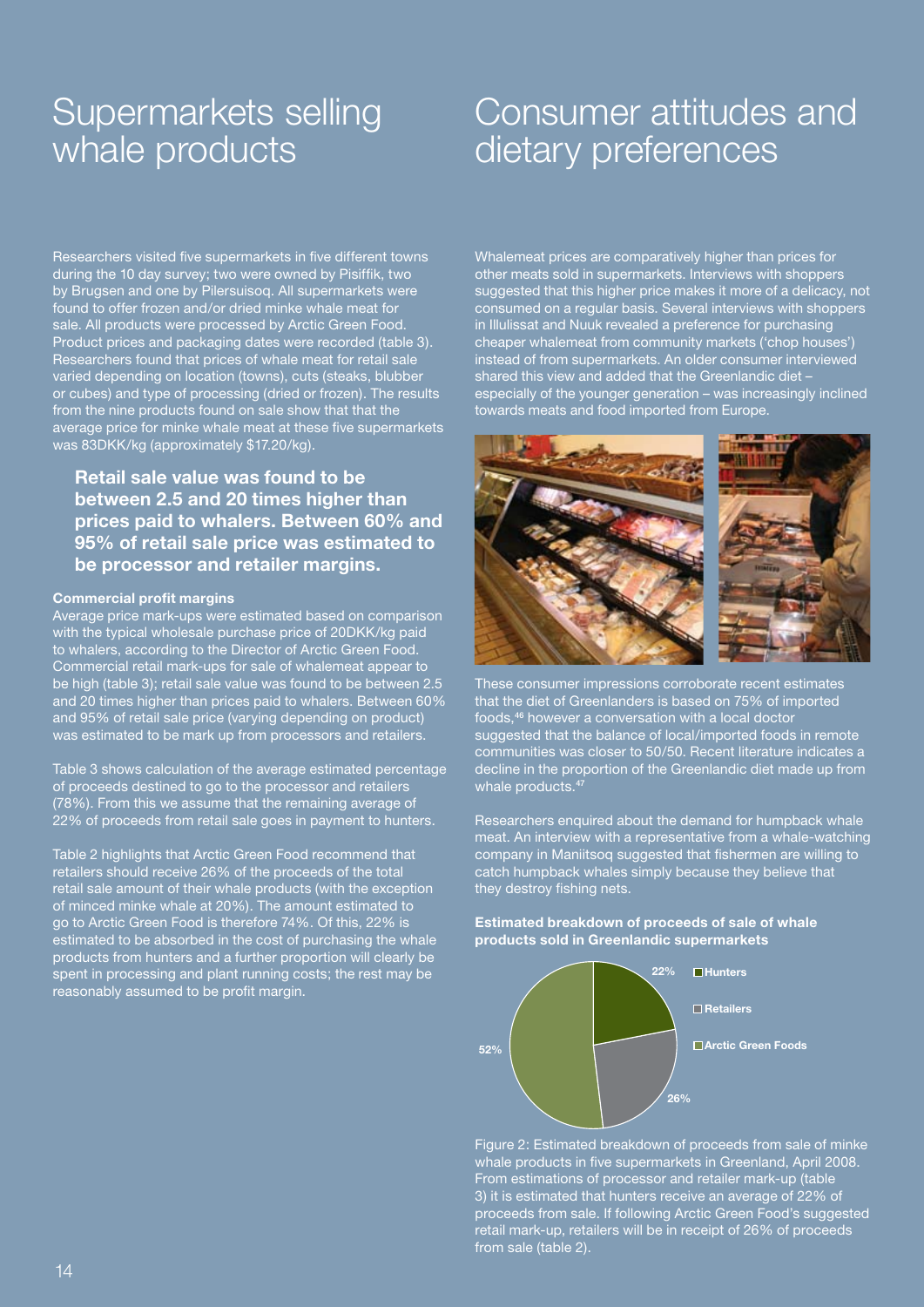# **Tables**

Table 1: Article 13b(3) of the Schedule to the Convention: quotas awarded for Greenlandic whaling 2008-2012. Figures in brackets indicate quotas/yields for the 2003-2007 block.6

| <b>Species</b>                     | Quota         | <b>Meat yield (tonnes)</b> |
|------------------------------------|---------------|----------------------------|
| Fin whale                          | $19(19^{21})$ | 190 (190)                  |
| Minke whale (central stock)        | 12(12)        | 24 (24)                    |
| Minke whale (West Greenland stock) | 200 (175)     | 400 (350)                  |
| Bowhead whale                      | 2(0)          | $20^{22}$ (0)              |
| <b>Total (West Greenland)</b>      | 221           | 610 (540)                  |
| <b>Total (East Greenland)</b>      | 12            | 24 (24)                    |
| <b>Total (Greenland)</b>           | 233           | 634 (564)                  |

Table 2: Product description and pricing details of Arctic Green Food's minke and fin whale products. All products and prices as listed on company website, May 200829. All products are frozen, with a recommended storage temperature of -18ºC and a shelf life of 18 months.

| Product             | Pack weight      | Pack price (for sale to<br>retailers)<br>(price per kg) |      | Recommended retail<br>price (price per kg) |      | Recommended retailer<br>mark up (above<br>wholesale purchase<br>price) |      | Proceeds from sale<br>to go to retailers<br>(if following mark-up)<br>recommendations from<br>AGF) |  |
|---------------------|------------------|---------------------------------------------------------|------|--------------------------------------------|------|------------------------------------------------------------------------|------|----------------------------------------------------------------------------------------------------|--|
|                     |                  | <b>DKK</b>                                              | \$US | <b>DKK</b>                                 | \$US | <b>DKK</b>                                                             | \$US | %                                                                                                  |  |
| <b>Minke whale</b>  |                  |                                                         |      |                                            |      |                                                                        |      |                                                                                                    |  |
| Meat                | 500q             | 126.40                                                  | 26.2 | 170.64                                     | 35.4 | 44.24                                                                  | 9.2  | 26%                                                                                                |  |
| Meat 'mix'          | 500q             | 70.78                                                   | 14.7 | 95.55                                      | 19.8 | 24.77                                                                  | 5.1  | 26%                                                                                                |  |
| Steak               | 500g             | 52.8                                                    | 10.9 | 71.28                                      | 14.8 | 18.48                                                                  | 3.9  | 26%                                                                                                |  |
| Diced meat          | 500g             | 54.36                                                   | 11.3 | 73.39                                      | 15.2 | 19.03                                                                  | 3.9  | 26%                                                                                                |  |
| Minced meat         | 500 <sub>g</sub> | 36.74                                                   | 7.6  | 45.94                                      | 9.5  | 9.20                                                                   | 1.9  | 20%                                                                                                |  |
| Mattak              | 150-600g         | 120.67                                                  | 25.0 | 162.9                                      | 33.8 | 42.23                                                                  | 8.8  | 26%                                                                                                |  |
| Salted blubber      | 300-500          | 36.75                                                   | 7.6  | 49.61                                      | 10.3 | 12.86                                                                  | 2.7  | 26%                                                                                                |  |
| 'Nature dried' meat | 100 <sub>g</sub> | 262.65                                                  | 54.5 | 354.58                                     | 73.5 | 91.93                                                                  | 19.0 | 26%                                                                                                |  |
| Dried meat          | 100q             | 262.80                                                  | 54.5 | 354.78                                     | 73.6 | 91.98                                                                  | 19.2 | 26%                                                                                                |  |
| Flipper/tail        | 300-500g         | 63.01                                                   | 13.1 | 85.06                                      | 17.6 | 22.05                                                                  | 4.5  | 26%                                                                                                |  |
| <b>Fin whale</b>    |                  |                                                         |      |                                            |      |                                                                        |      |                                                                                                    |  |
| Meat                | 500g             | 123.11                                                  | 25.5 | 166.20                                     | 34.5 | 43.09                                                                  | 9    | 26%                                                                                                |  |

Table 3: Examples of commercial retail prices of minke whale meat on sale in four towns in Greenland recorded during an April 2008 survey of five supermarkets in West Greenland. Mark up estimates are based on comparison with average price of 20DKK/kg paid to whalers, according to Director of Arctic Green Food.

| Product                              | Retail<br>Price<br>(DK <sub>per</sub> )<br>kg) | <b>Estimated</b><br>mark-up<br>(price) | Estimated<br>mark-up<br>(% of retail<br>price) | Packed on<br>(date) | <b>Retail price</b><br>comparison<br>with wholesale<br>purchase price | Town          | Supermarket     | Packed by            |
|--------------------------------------|------------------------------------------------|----------------------------------------|------------------------------------------------|---------------------|-----------------------------------------------------------------------|---------------|-----------------|----------------------|
| Sildepisker<br>(frozen cubes)        | 80.75                                          | 60.75                                  | 75%                                            | 20.12.06            | X4                                                                    | Kangerlussuag | Pilersuisog     | Arctic Green<br>Food |
| Sildepisker<br>(frozen cubes)        | 79.90                                          | 59.90                                  | 75%                                            | 22.06.07            | X4                                                                    | Illulissat    | <b>Pisiffik</b> | Arctic Green<br>Food |
| Sildepisker<br>(frozen cubes)        | 75.00                                          | 55.00                                  | 73%                                            | 06.06.07            | X3.75                                                                 | Sisimuit      | Brugsen         | Arctic Green<br>Food |
| Sildepisker giporag<br>(from belly)  | 150.00                                         | 130.00                                 | 87%                                            | 14.06.07            | X7.5                                                                  | Qasigiannguit | <b>Pisiffik</b> | Arctic Green<br>Food |
| Sildepisker spaek<br>(blubber)       | 49.90                                          | 29.90                                  | 60%                                            | 07.03.08            | X2.5                                                                  | <b>Nuuk</b>   | Brugsen         | Arctic Green<br>Food |
| Sildepisker bof<br>(steak)           | 79.90                                          | 59.90                                  | 75%                                            | 18.06.07            | X4                                                                    | Nuuk          | Brugsen         | Arctic Green<br>Food |
| Sildepisker torret<br>(dried steaks) | 399.50                                         | 379.50                                 | 95%                                            | 05.02.08            | X20                                                                   | Nuuk          | <b>Brugsen</b>  | Arctic Green<br>Food |
| Sildepisker smakod<br>(small pieces) | 79.90                                          | 59.90                                  | 75%                                            | 03.07.07            | X4                                                                    | Nuuk          | Brugsen         | Arctic Green<br>Food |
| Sildepisker giporag<br>(from belly)  | 149.90                                         | 129.90                                 | 87%                                            | 19.06.07            | X7.5                                                                  | <b>Nuuk</b>   | Brugsen         | Arctic Green<br>Food |
| Average                              | 83                                             |                                        | 78%                                            |                     | X6.4                                                                  |               |                 |                      |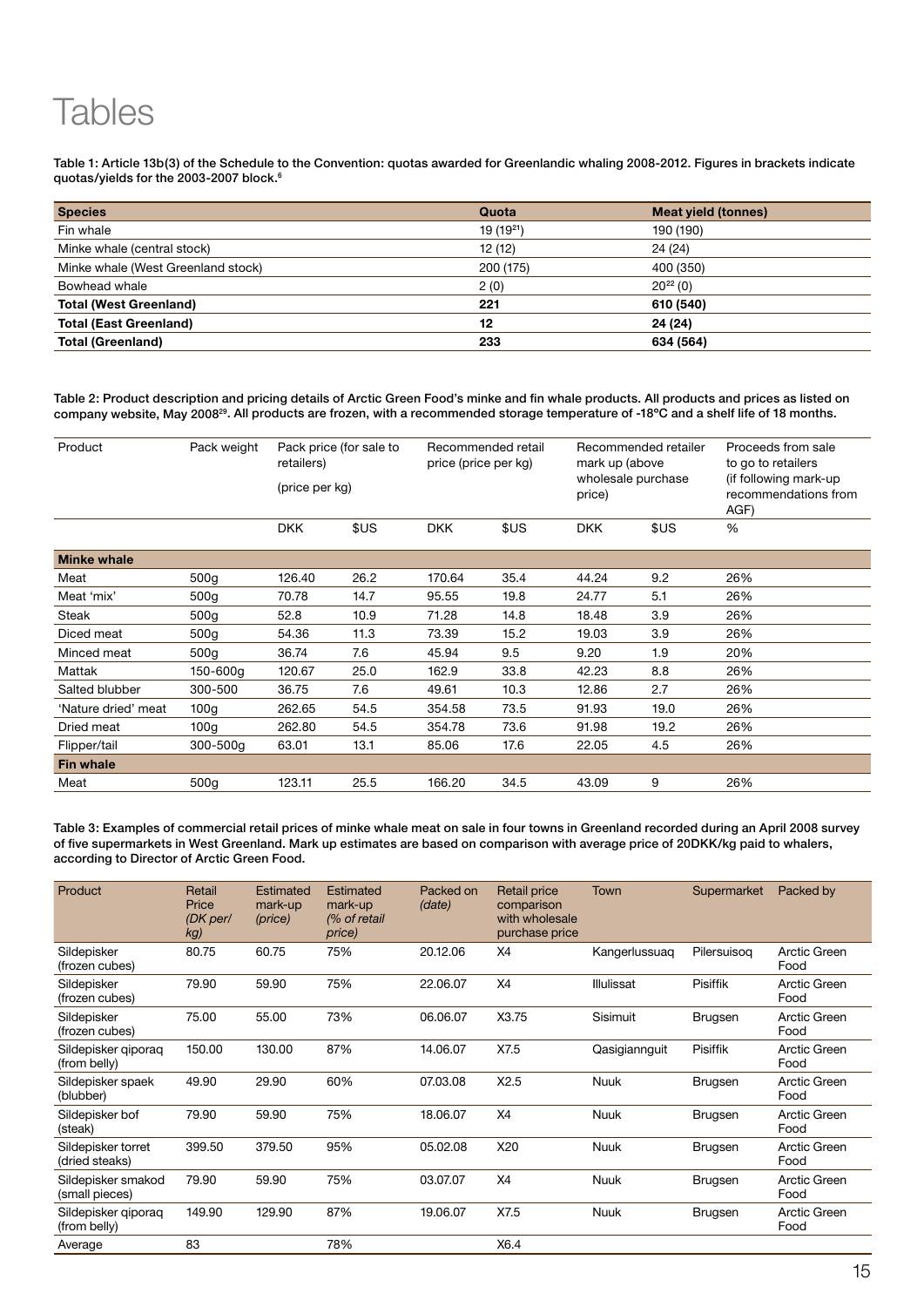# **Conclusions**

**"Put simply, commercial whaling is intensive, large-scale, and potentially unsustainable if mismanaged. Commercial whaling also aims to maximize profits. Subsistence whaling, on the other hand, is considered to be small-scale, sustainable and aimed at satisfying local needs. Furthermore, there is no profit incentive that drives subsistence whaling – it is inextricably linked to and underpins the culture and economy of aboriginal peoples".** <sup>48</sup>

This report demonstrates that the commercial sale and distribution of whale products is a key component of the whalemeat market structure in Greenland. Processing of whale products by Arctic Green Food facilitates the sale of whale products nationally, year round, instead of hunters only being able to sell fresh products locally and on a seasonal basis. This commercial component clearly does bring some economic benefit to hunters. The potential for hunters to gain economic rewards through sale of their products to a nationwide market is also likely to have the net effect of leaving less whale products available for free distribution to the local community, corroborating the findings of the 1989 public survey which highlighted the decline of gifting of whale products.<sup>11</sup>

The commercial processing and retail sale of whale products in Greenlandic markets also results in profits to both Arctic Green Food and the supermarkets selling the products. To make an extremely rough estimation of the market; if we consider that the average price of whalemeat on sale in the supermarkets (83DKK/kg) is composed of in the region of 26% retailer profits, then an extrapolation to the 70 tonnes of whalemeat processed by Arctic Green Food annually indicates that supermarkets/retail outlets could be in receipt of up to DKK 1.5 million (approx \$310,000) annually from the sale of whalemeat. Similarly, by extrapolating the estimated 52% proceeds from sale which go to Arctic Green Food, the company may be in receipt of approximately 3 million DKK (approx \$650,000) from the sale of whale products annually.

The Home Rule Government's 2007 White Paper states that hunters have 'no problem selling the share of the catch that is meant to be sold.' This is demonstrably clear from this study; what remains less clear – and as yet undefined by the IWC – is what proportion of catch is meant to be sold commercially, and what level of commercial sale is acceptable under the banner of ASW.

### The future for whaling in Greenland

Greenland has made no secret of its longer term aspirations to whale commercially, rather than under aboriginal license. In a 2007 letter to the Danish Parliamentary Committee on Planning and Environment (PCPE) the North Atlantic Group of Parliamentarians in the Danish Parliament wrote:

"We would rather catch the whales commercially, like we catch shrimps and halibut, than being reduced to cultural weirdos, who most gratefully are allowed to slaughter a couple of sacred cows, while we are being manipulated by the animal welfare market."<sup>49</sup>

Greenland has also indicated a desire to enter international commercial trade in whale meat. On 6th December 2002 the national Greenlandic Broadcasting Company KNR reported:

"Greenland is floating in unused whale meat – but is lacking blubber. Thus, NUKA A/S has reduced buying whale meat since it has proven impossible to sell the meat in the Greenlandic home market. At the same time whale blubber is in short supply on the home market.

Based on this situation, NUKA A/S has made contacts to Norway to trade whale meat for blubber. The Norwegians will get the whale meat while we will get more blubber.

However, export regulations are strict and therefore NUKA A/S and KNAPK (the Organisation of Fishermen and Hunters in Greenland) urges that a working group is formed to look at the possibilities for easing these restrictions for import and export of whale products. The group should also look at whether the agreements existing on this field is an advantage to Greenland."<sup>50</sup>

With the 1986 moratorium on commercial whaling and CITES appendix I listing of whales still in effect these aspirations cannot be realised. Despite this, it is clear that a significant proportion of whales killed in Greenland's hunts are sold through commercial channels, making not inconsiderable profits for privately owned companies. The volume of this commercial processing and sale – in the region of one quarter of the annual quota – makes it highly questionable whether the process can be categorised as 'trade and barter on a limited scale' as per the IWC 1981 ad hoc Technical Committee's advice.<sup>9</sup>

That anyone entering a supermarket in Greenland, including foreign nationals, can purchase whalemeat appears in contradiction to the Schedule directive that the "meat and products are to be used exclusively for local consumption."<sup>6</sup> Futhermore, the purchase of whole whales for processing by Arctic Green Food deviates significantly from the IWC's generally agreed principle that 'local aboriginal consumption…. includes trade in items which are *by-products* of subsistence whaling operations.'4 (emphasis added).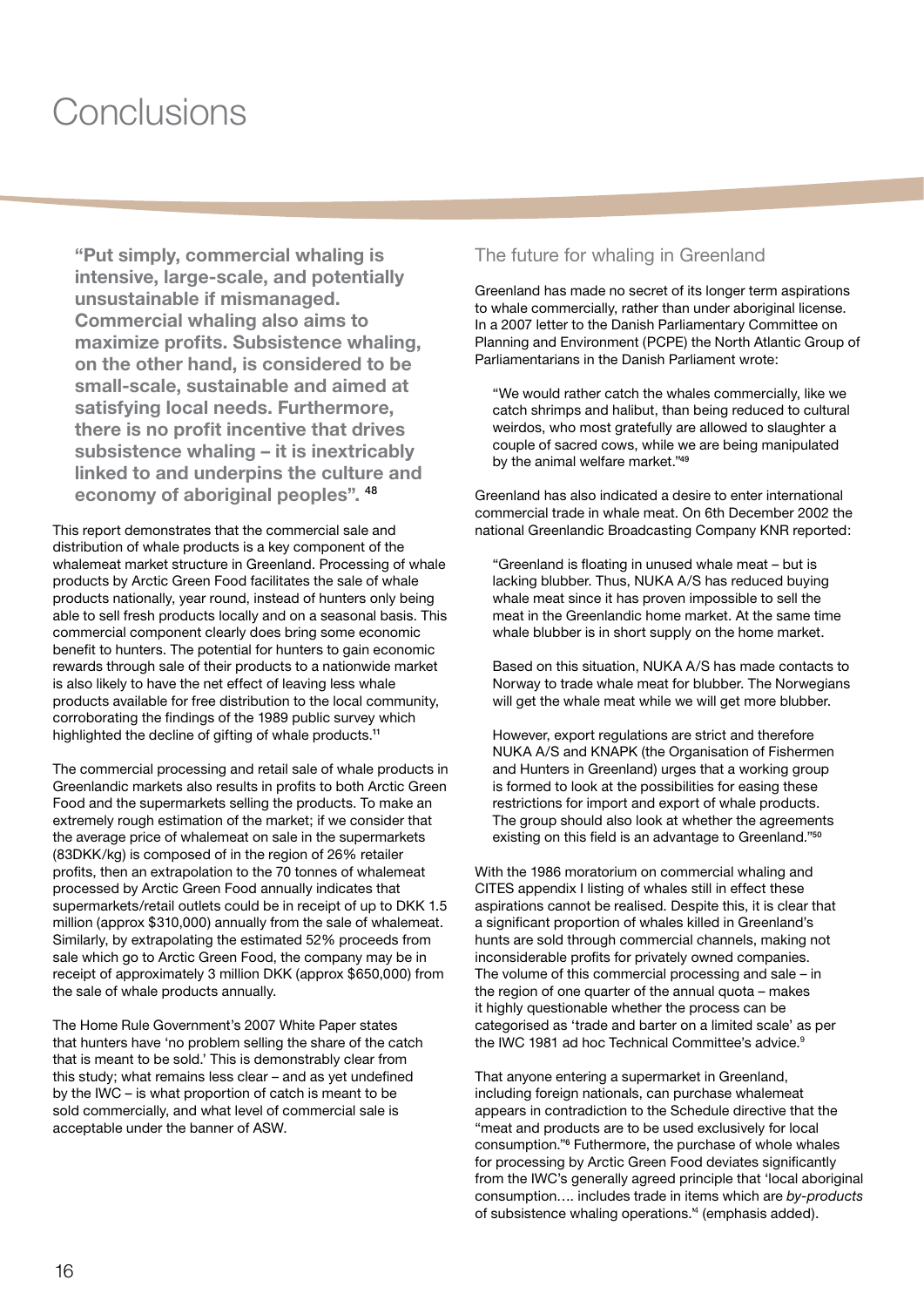# Recommendations

The industrialised processes employed by Arctic Green Food for the processing of the 70 tonnes of whalemeat purchased annually also highlight the largescale and non-traditional nature of this enterprise. Finally, the existence of frozen whalemeat for sale packed in 2006 raises a question mark over the legitimacy of calls for increased quotas to supply 'need'.

It is the long standing position of WSPA to oppose whaling on the grounds that there is no humane way to kill whales at sea. This is a concern for the cruelty of all whaling, extending to commercial, scientific and aboriginal subsistence hunts. In the interests of minimising animal suffering, WSPA believes that ASW operations must be strictly limited to cases in which aboriginal hunts provide sustenance critical to the subsistence needs of ASW communities, and only where these communities are the sole consumers of the products. From the insights gathered in this report, it would seem that a significant proportion of Greenlandic whaling falls outside of this definition and that unacceptable animal suffering can therefore be directly linked to commercial profit margins.

In the light of the concerns raised in this study, WSPA urges the IWC to:

- • Agree acceptable limits and definitions for the extent and nature of trade and sale of whale products in ASW operations. These should ensure that there can be no ambiguity which would allow the development of commercial profit incentives in hunts;
- Agree and implement a mechanism for Parties with ASW quotas to provide data on product usage in hunts to the Commission;
- Agree and implement a standardised directive for quantification and demonstration of subsistence need to be provided by Contracting Governments seeking ASW quotas;
- Request that Greenland presents to the Commission information and data on nature and volume of retail sale of whale products in Greenland, for consideration at IWC61;
- Instigate a freeze on current Greenlandic ASW quotas until such time that the above criteria are fulfilled.
- Develop a research/development programme focused on improving killing methods in all ASW hunts to reduce the time to death and minimize suffering, including commissioning relevant experts to undertake independent studies and provide technical advice.





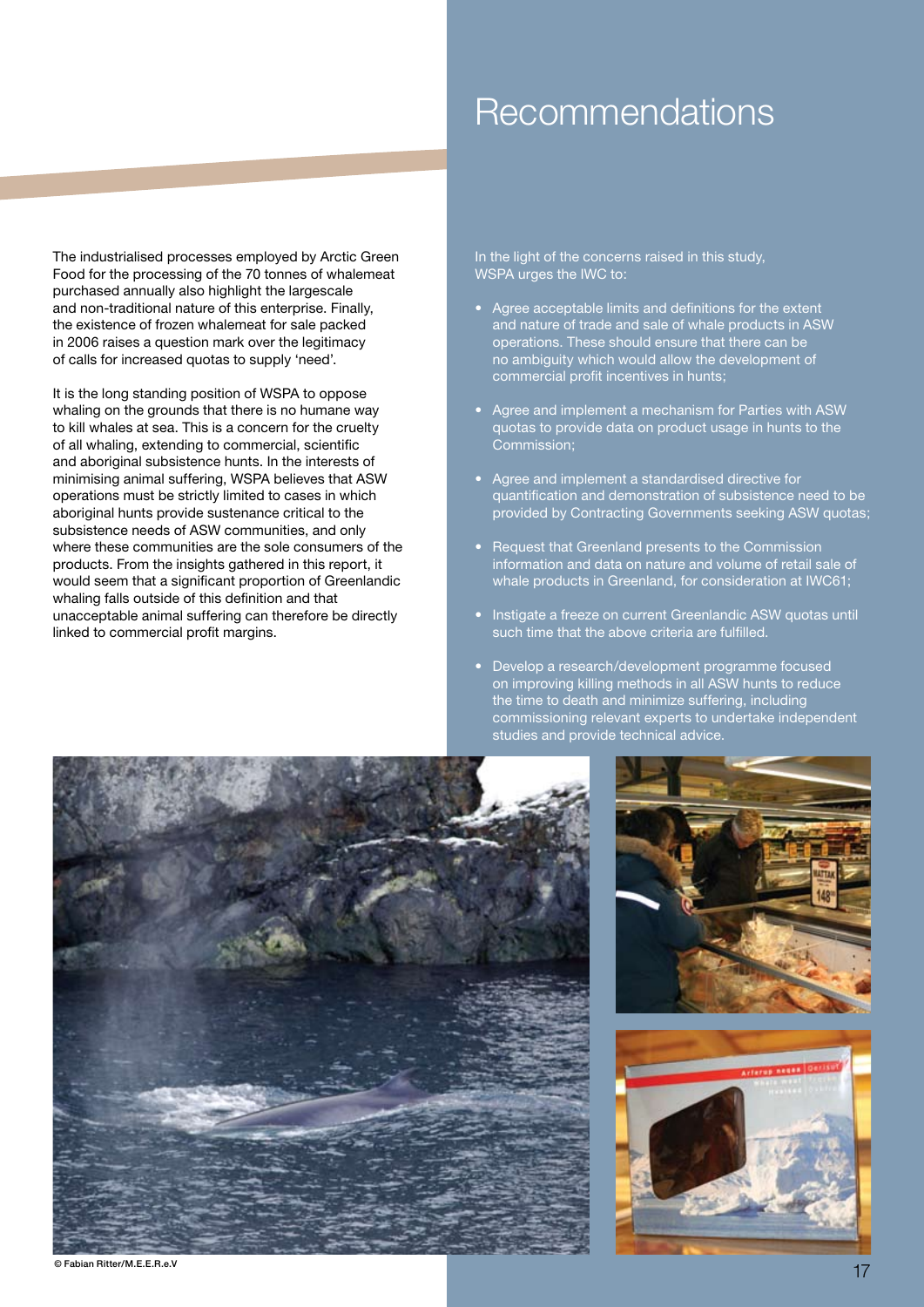## **References**

- 1 Gambell, R, 1997 Whaling in the North Atlantic Economic and Political Perspectives. Ed. Gudrun Petursdottir, University of Iceland, 1997, ISBN 9979-54-213-6. Proceedings of a conference held in Reykjavik on March 1st, 1997, organized by the Fisheries Research Institute and the High North Alliance.
- 2 IWC, 1950, p.15
- 3 Gambell, R. 1993. International Management of Whales and Whaling: An Historical Review of the Regulation of Commercial and Aboriginal Subsistence Whaling. Arctic 46(2):97-107.
- 4 Donovan, G. P. 1982. The International Whaling Commission and Aboriginal / Subsistence Whaling: April 1979 to July 1981. Rep. Int. Whal. Commn (Special issue 4); 79-86.
- 5 Reeves R.R. 2002. The origins and character of 'aboriginal subsistence' whaling: a global review. Mammal Rev. 32(2):71-106.
- 6 www.iwcoffice.org/commission/schedule.htm
- 7 www.iwcoffice.org/conservation/aboriginal.htm
- 8 IWC (1982a) Report of the Cultural Anthropology Panel. Reports of the International Whaling Commission, 4 (Special Issue), 35–50.
- 9 IWC/33/14 ad hoc Technical Committee Working Group on Development of Management Principles and Guidelines for Subsistence Catches of Whales by Indigenous (Aboriginal) Peoples. p.7.
- 10 Stoker, S.W. & Krupnik (1993) Subsistence whaling. In: The Bowhead Whale (Ed. by J. J. Burns, J. J. Montague & C. J. Cowles), pp. 579–629. Special Publication No. 2, Society for Marine Mammalogy. Allen Press; White Paper on Hunting of Large Whales in Greenland, IWC/59/ASW/8rev.
- 11 Caulfield, R.A. 1993. Aboriginal Subsistence Whaling in Greenland: The Case of Qeqertarsuaq Municipality in West Greenland. Arctic Vol 46. No.2. p.144-1558
- 12 Kapel, F.O. (1979) Exploitation of large whales in West Greenland in the twentieth century. Reports of the International Whaling Commission, 29, 197–214.
- 13 White Paper on Hunting of Large Whales in Greenland, IWC/59/ASW/8rev
- 14 Kapel, F.O. & Petersen, R., 1982. Subsistence hunting the Greenland case. Reports of the International Whaling Commission, 4 (Special Issue), 51–73.
- 15 Kapel, F.O. (1978) Catch of minke whales by fishing vessels in West Greenland. Reports of the International Whaling Commission, 28, 217–226.
- 16 www.iwcoffice.org/\_documents/table\_aboriginal.htm
- 17 Caulfield, R.A. 1997 Greenlanders, Whales, and Whaling: Sustainability and Self-Determination in the Arctic. University Press of New England, Dartmouth, NH.
- 18 Lynge, F. 1990. Kampen om de vilde dyr en arktisk vinkel. Koebenhavn: Akademisk Forlag
- 19 Heide-Jørgensen, M.P. 1994 Distribution, exploitation and population status of white whales (Delphinapterus leucas) and narwhals (Monodon monoceros) in West Greenland. Meddelelser om Grønland, Bioscience, 39, 135–149.
- 20 Rasmussen, Rasmus Ole, 2005. Socio-økonomisk analyse af fangererhvervet i Grønland. Grønlands Hjemmestyre - Direktoratet for Fangst og Fiskeri og NORS - Nordatlantiske Regionalstudier, Roskilde Universitetscenter, Roskilde.
- 21 Voluntarily reduced to 10 for 2006 and 2007 due to lack of safe management advice.
- 22 NB The IWC has no agreed meat conversion amount for bowhead whales. In IWC/59/Rep 3-Appendix 6 Greenland estimates them to provide the same meat quantity as fin whales – 10 tonnes.
- 23 Fin whale = 10 tonnes, minke whale = 2 tonnes, humpback whales =  $8$  tonnes. Chair's report of the forty-second annual meeting. Re. Int. Whal. Commmn. 41:31-32
- 24 IWC (1990) Chairman's report of the forty-second annual meeting. Reports of the International Whaling Commission.
- 25 IWC/59/Rep 3 Appendix 6: GREENLAND INTRODUCTION OF THE WHITE PAPER AND STATEMENT ON QUOTA REQUEST
- 26 Executive order no.10 of 13 on hunting of large whales (April 2005) Greenland Home Rule Government, Paragraph 8 – sub clause 6
- 27 Interview with Tonnes Berthelsen, MD of Arctic Green Food on 20th April 2008.
- 28 Visited on 20th May 2008.
- 29 www.arcticfood.gl/?GB/Products/Domestic%20market/Minke%20 whale%20(Balaenoptera%20acutorostrata).aspx
- 30 www.arcticfood.gl/?GB/About%20Arctic%20Green%20Food.aspx
- 31 www.kni.gl/sub.asp?lang=da&section=info&contentID=349
- 32 Arctic Green Food webpage: www.arcticfood.gl/?GB.aspx
- 33 www.venture.gl/
- 34 Greenland in Figures 4th edition (June, 2007). Published on behalf of Statistics Greenland by the Greenland Home Rule Government. ISSN: 1604-7397
- 35 www.venture.gl/
- 36 www.daycatch.com/
- 37 www.arcticfood.gl/?GB/Products/Domestic%20market.aspx
- 38 www.pisiffik.gl/
- 39 www.randburg.com/gr/kniholdi.html
- 40 www.nunatsiaq.com/archives/nunavut020510/news/nunavut/20510\_11.html
- 41 www.pilersuisoq.gl/magpublish\_kni/2007\_kni\_aarsrap/2007\_kni\_aarsrap\_ en.pdf
- 42 www.pilersuisoq.gl/sub.asp?lang=da&section=info&contentID=65
- 43 Greenland national Broadcasting Company online. 'KNI Pilersuisoq indrømmer fejl med hvalkød' 30. june 2005
- 44 www.brugsen.gl
- 45 www.brugsen.gl/UserFiles/File/pdfer/Aarsrapport\_2005.pdf
- 46 NAMMCO Expert Meeting on possible positive health effects of consumption of marine mammal oil, Copenhagen 3 October 2007.
- 47 Stevenson, M.G., et al. (eds.). 1997. The anthropology of community-based whaling in Greenland: A collection of papers submitted to the International Whaling Commission. Edmonton AB: Canadian Circumpolar Institute, University of Alberta. 277 pp.
- 48 Nuttall, M. 1998. Protecting the Arctic: Indigenous Peoples and Cultural Survival. Harwood Academic Publishers, Australia.
- 49 www.folketinget.dk/samling/20061/raadsmoede/125891/Bilag/8/365868.PDF
- 50 www.knr.gl 6 December 2002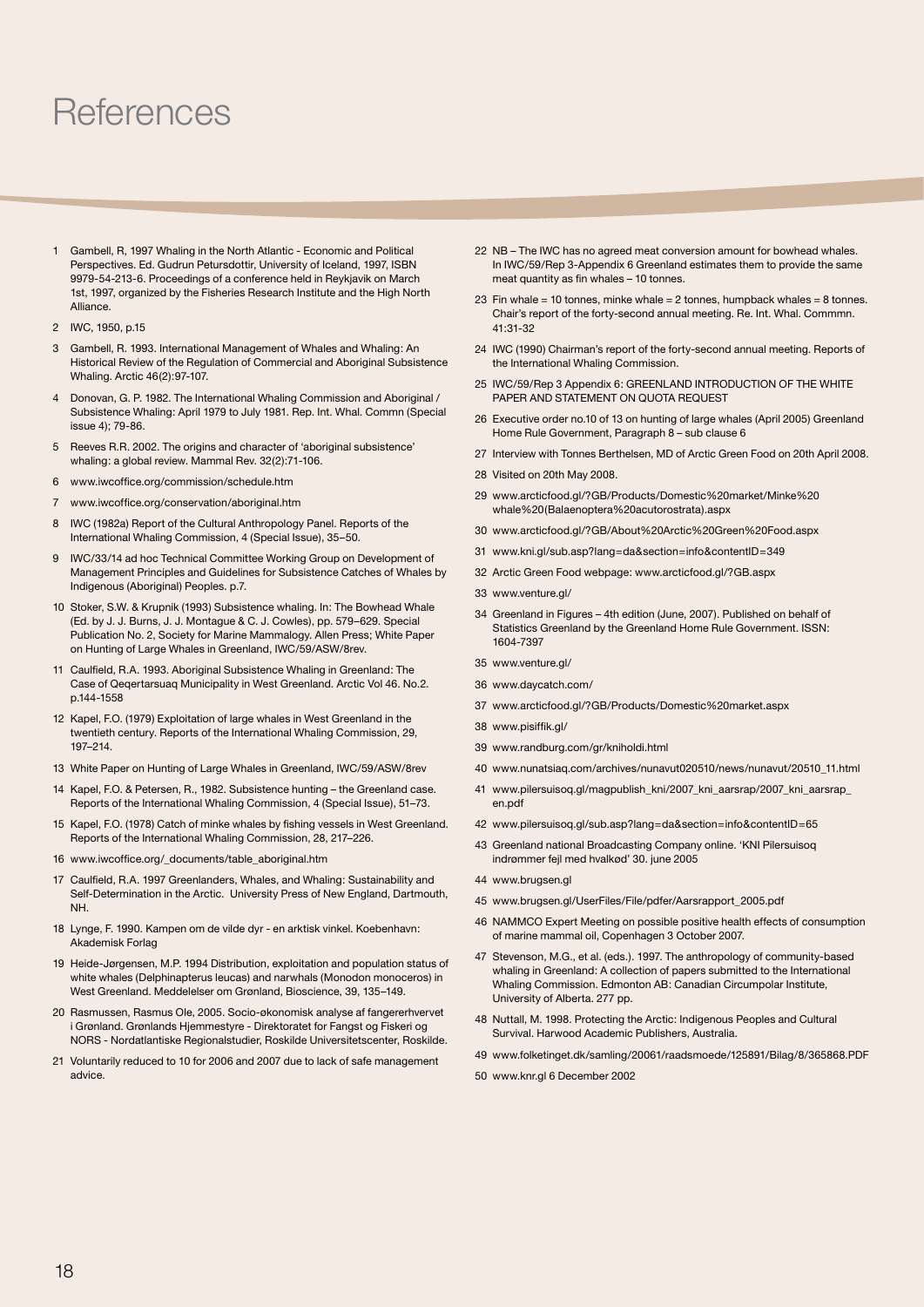All images © WSPA unless otherwise stated All website information correct at 1 June 2008